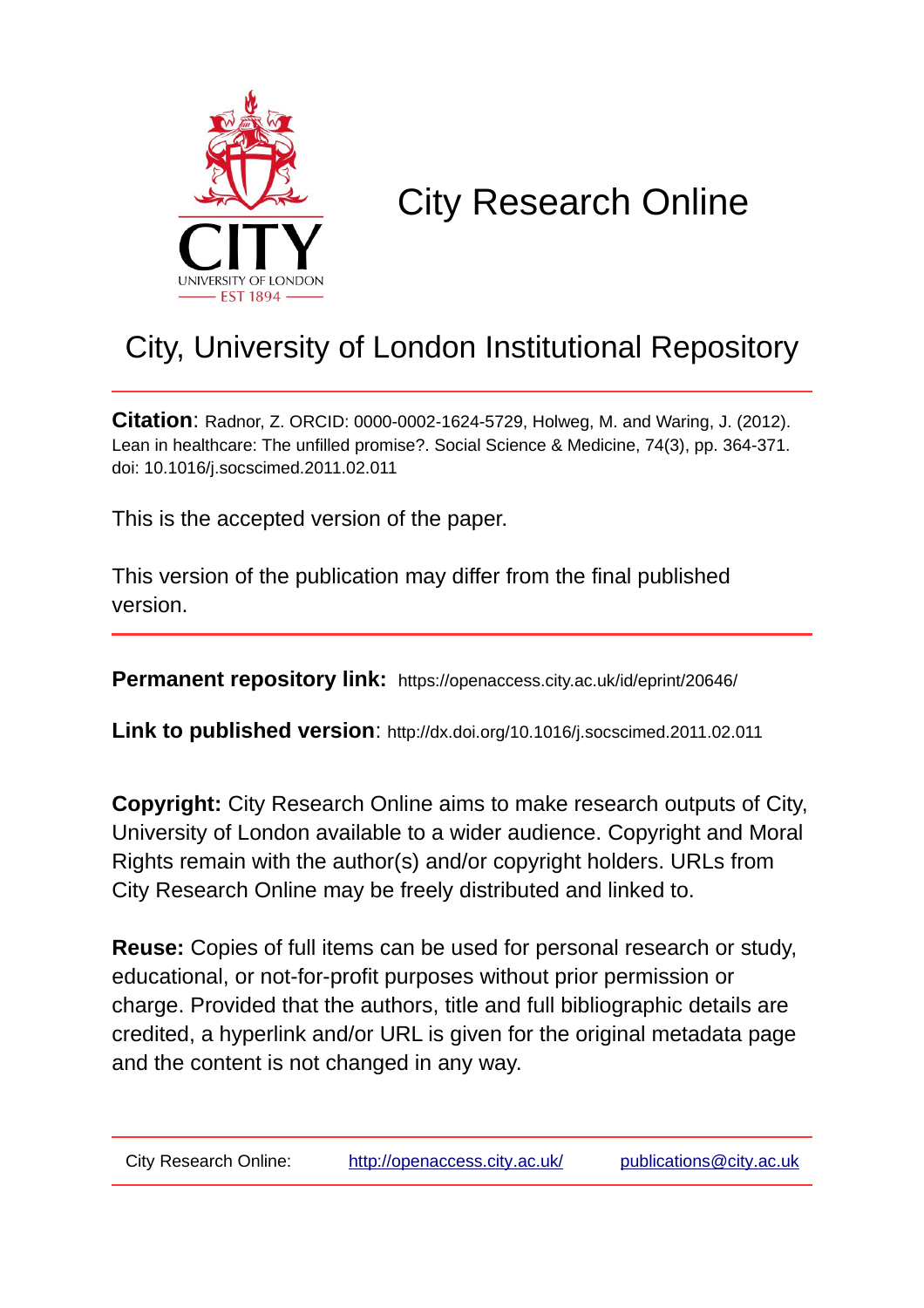#### **Manuscript Number**: SSM-D-10-00801R4 **Title**: Lean in Healthcare: The Unfilled Promise?

**Order of Authors**: Zoe J Radnor, PhD[; Cardiff](mailto:Cardiff) Business School; RadnorZJ@cardiff.ac.uk Matthias Holweg, PhD; Cambridge Judge Business School; m.holweg@jbs.cam.ac.uk Justin Waring, PhD ; Notimgham University Business School; justin.waring@nottingham.ac.uk **Corresponding Author**: Professor Zoe Radnor, PhD; [Cardiff](mailto:Cardiff) Business School; RadnorZJ@cardiff.ac.uk

**Keywords:** Efficiency**,** Lean thinking, process improvement, context-dependence

# **Abstract**

In an effort to improve operational efficiency, healthcare services around the world have adopted process improvement methodologies from the manufacturing sector, such as Lean Production. In this paper we report on four multi-level case studies of the implementation of Lean in the English NHS. Our results show that this generally involves the application of specific Lean 'tools', such as 'kaizen blitz' and 'rapid improvement events', which tend to produce small-scale and localised productivity gains. Although this suggests that Lean might not currently deliver the efficiency improvements desired in policy, the evolution of Lean in the manufacturing sector also reveals this initial focus on the 'tool level'. In moving to a more system-wide approach, however, we identify significant contextual differences between healthcare and manufacturing that result in two critical breaches of the assumptions behind Lean. First, the customer and commissioner in the private sector are the one and the same, which is essential in determining 'customer value' that drives process improvement activities. Second, healthcare is predominantly designed to be capacity-led, and hence there is limited ability to influence demand or make full use of freed up resources. What is different about this research is that these breaches can be regarded as not being primarily 'professional' in origin but actually more 'organisational' and 'managerial' and, if not addressed could severely constrain Lean's impact on healthcare productivity at the systems level.

# **Introduction**

There is a growing pressure on public services around the world to increase their efficiency by adopting concepts and methodologies more commonly associated with private enterprise and manufacturing. A recent review on the use of such methodologies in the public sector revealed that 51% of publications focused on Lean, a further 13% on Business Process Reengineering, with 35% stating their use in health services (Radnor, 2010). In short, Lean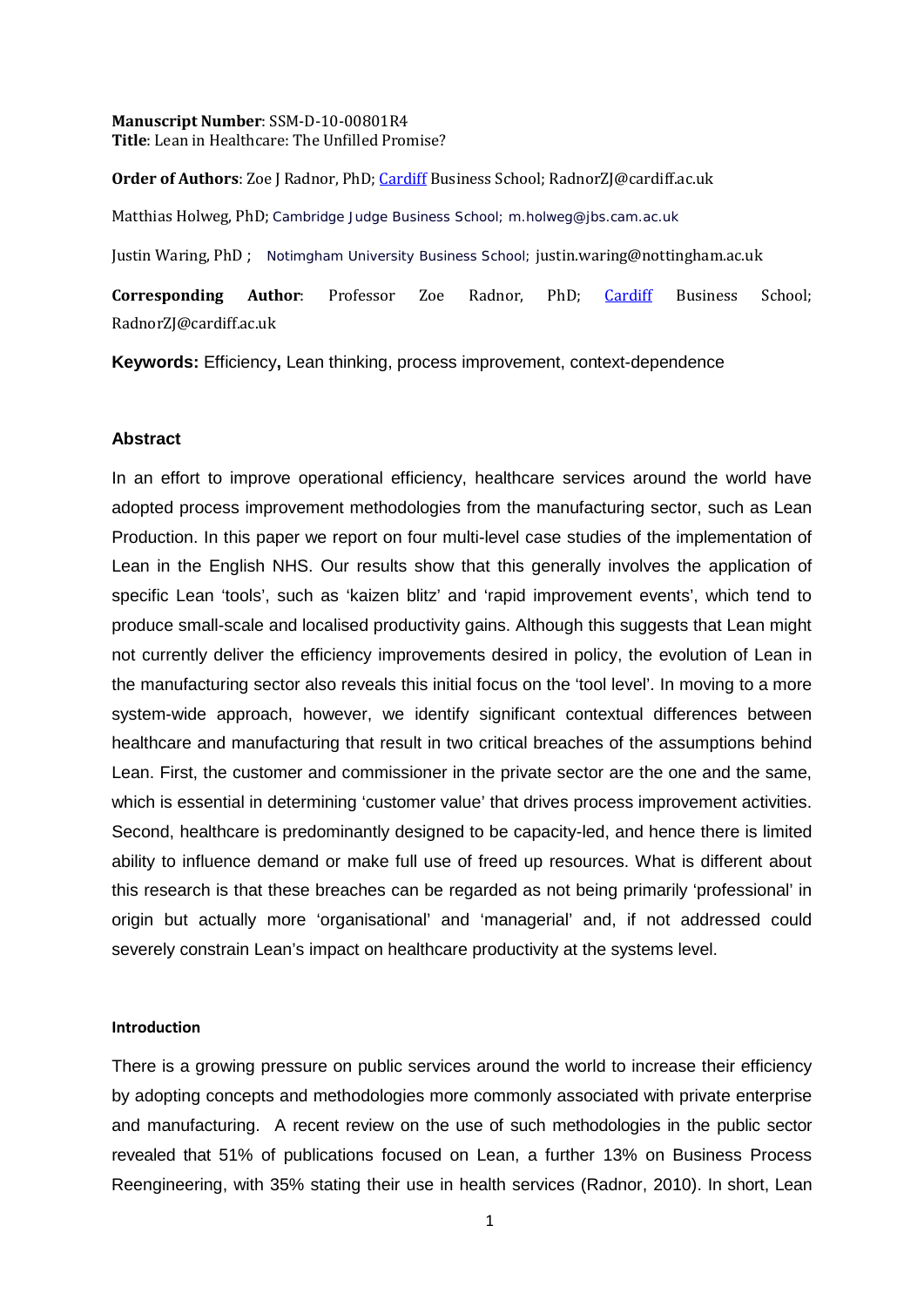seeks to reconfigure organisational processes to reduce waste and enhance productivity based upon the application of specialist analytical tools and techniques coupled with creating a culture of continuous improvement (Womack and Jones 1996). Lean projects in healthcare have become widespread: Brandao de Souza (2009) show that most have occurred in the USA (57%), with the UK growing at a fast pace (29%), followed by Australia at 4%. Cases such as the Virginia Mason Medical Center in Seattle (USA), Flinders in Australia and the Royal Bolton NHS Foundation Trust in the UK have become celebrated examples of Lean implementation in healthcare settings. In these and other cases there is growing evidence of the potential impact on quality, cost and time, and satisfaction of both staff and customers. Many of the results reported have been in terms of tangible outputs such as reduction in waiting times, increases in quality through a reduction of errors, reduction in costs, as well as intangibles ones such as increased employee motivation and increased customer satisfaction (Radnor & Boaden, 2008).

It is worth considering, however, that this 'efficiency agenda' is not new and that since 1970s and 80s various attempts have been made across the world to contain healthcare spending and improve service performance, including major structural reforms in commissioning (Ham, 1997). One of the most prominent and widely debated developments has been the expansion of management practices in the organisation of clinical services (Alford, 1975). Reflecting the ethos of New Public Management (Hood, 1991), the managerialisation of healthcare is widely based upon the introduction of '*private sector personnel, models and techniques'* (Pettigrew et al., 1992). This translation of private sector management practices into healthcare has been described by many commentators as representing challenging, even countervailing powers to established healthcare professionals (Alford, 1975). In the UK National Health Service (NHS) for instance, a multitude of specialist management domains have been introduced to transform established organisational and professional working practices regarded as wasteful, unproductive or unsafe. This includes performance management (Scrivens, 1988), Business Process Engineering (BPR) (McNulty & Ferlie, 2002), quality assurance (Pollitt, 1993), risk management (Waring, 2005) and knowledge management (Currie et al., 2008). It is within this context that the recent introduction of Lean Healthcare can be seen as a further attempt to reorganise and rationalise healthcare services through the translation of management practices found within the commercial sector (Waring & Bishop, 2010). It is worth noting, that in many of these instances the impact on organisational performance, and indeed professional practice, has often been less than anticipated. Research attests to the persistence of deeply institutionalised forces that complicate and constrain reform (Currie & Suhomlinova, 2006; Pettigrew et al., 1992). This includes competing or contradictory political, regulatory or commissioning priorities; the persistence of powerful professional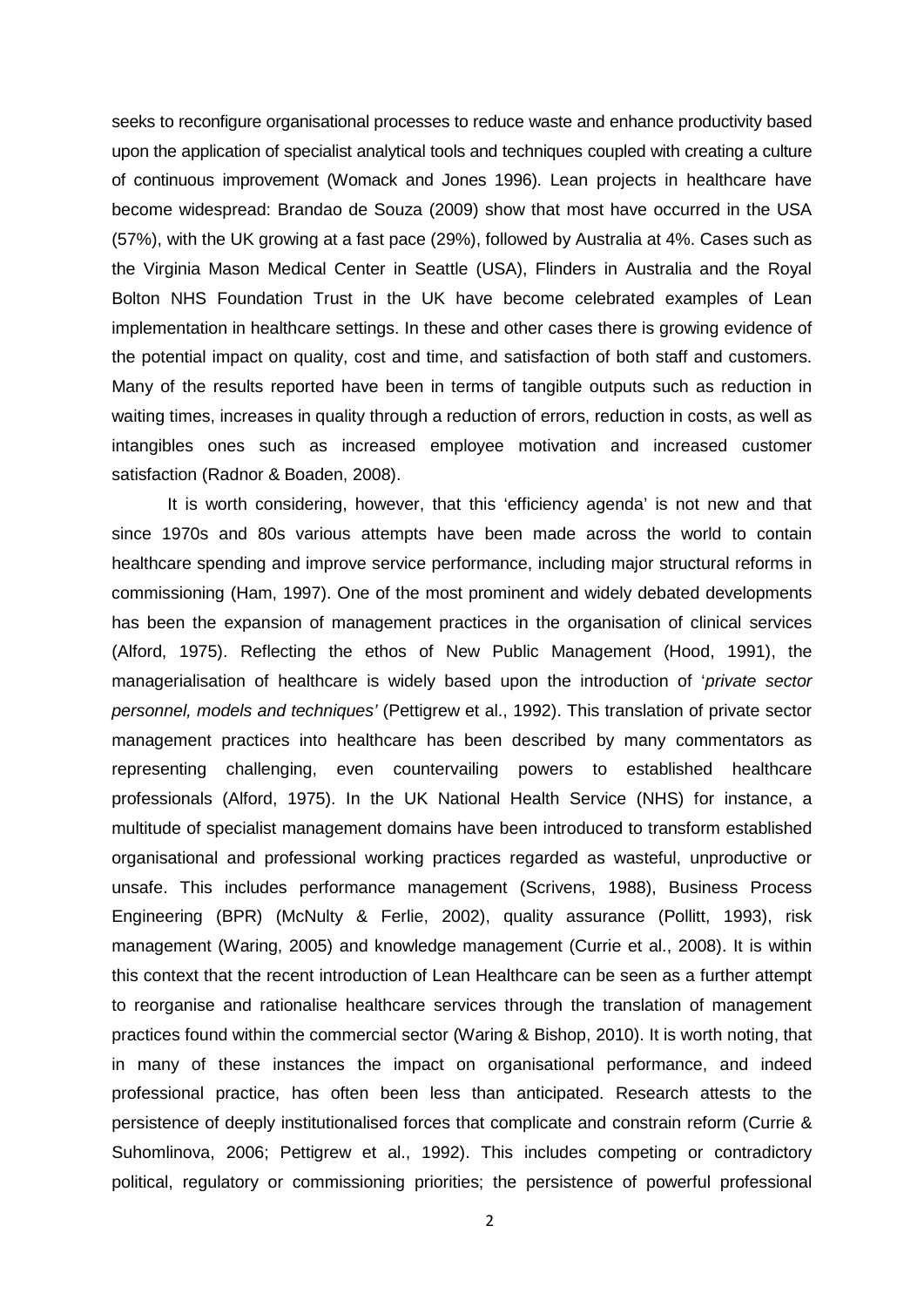groups as manifest in specialist expertise, established ways of working, and defined jurisdictional boundaries; and high degrees of organisational complexity between both clinical specialities and service sectors that make the management of change difficult and contingent.

This marks the starting point of our paper, asking to what degree Lean has been successfully transferred into healthcare. We report on four multi-level longitudinal case studies within one region of the English NHS (three Hospital Trusts and one Mental Health Trust), where we essentially assessed what works, what did not, and why. We compare our findings to the general evolution of Lean in private organisations in order to draw out the differences related to the respective contexts over time, and to assess the validity of Lean as context-free improvement methodology.

#### **Lean Thinking**

Originating from the Toyota Motor Corporation, Lean (also referred to as the Toyota Production System, TPS) is considered to be a radical alternative to the traditional method of mass production and batching principles for maximising operational efficiency, quality, speed and cost (Holweg, 2007). The development of Lean Production has been widely discussed, and shall not be recounted here (Fujimoto, 1999; Hines et al., 2004; Holweg, 2007; Ohno, 1988; Womack et al., 1990). Instead we briefly define Lean and its underlying assumptions, before discussing its applications in healthcare.

#### *Definition and Key Assumptions of Lean*

Although conceptually simple, it is not easy to define 'Lean'. The core philosophy is to continually improve a process by removing non-value added steps or 'waste' (Japanese: 'muda'). The initial wastes were defined by Taiichi Ohno for a manufacturing environment and have been adapted for the healthcare context, for example by the NHS Institute for Improvement and Innovation (NHSIII, (2007)), as shown in Table 1. Another way of defining Lean is through the five 'Lean principles' (Womack & Jones, 1996), as outlined in Table 2. These are based on an underlying assumption that organisations are made up of processes, and through engaging with these five principles in a step-wise and sequential way organisations can work to add value, reduce waste and continuously improve ("kaizen") in an ever-repeating process.

#### *Table 1 & 2 about here*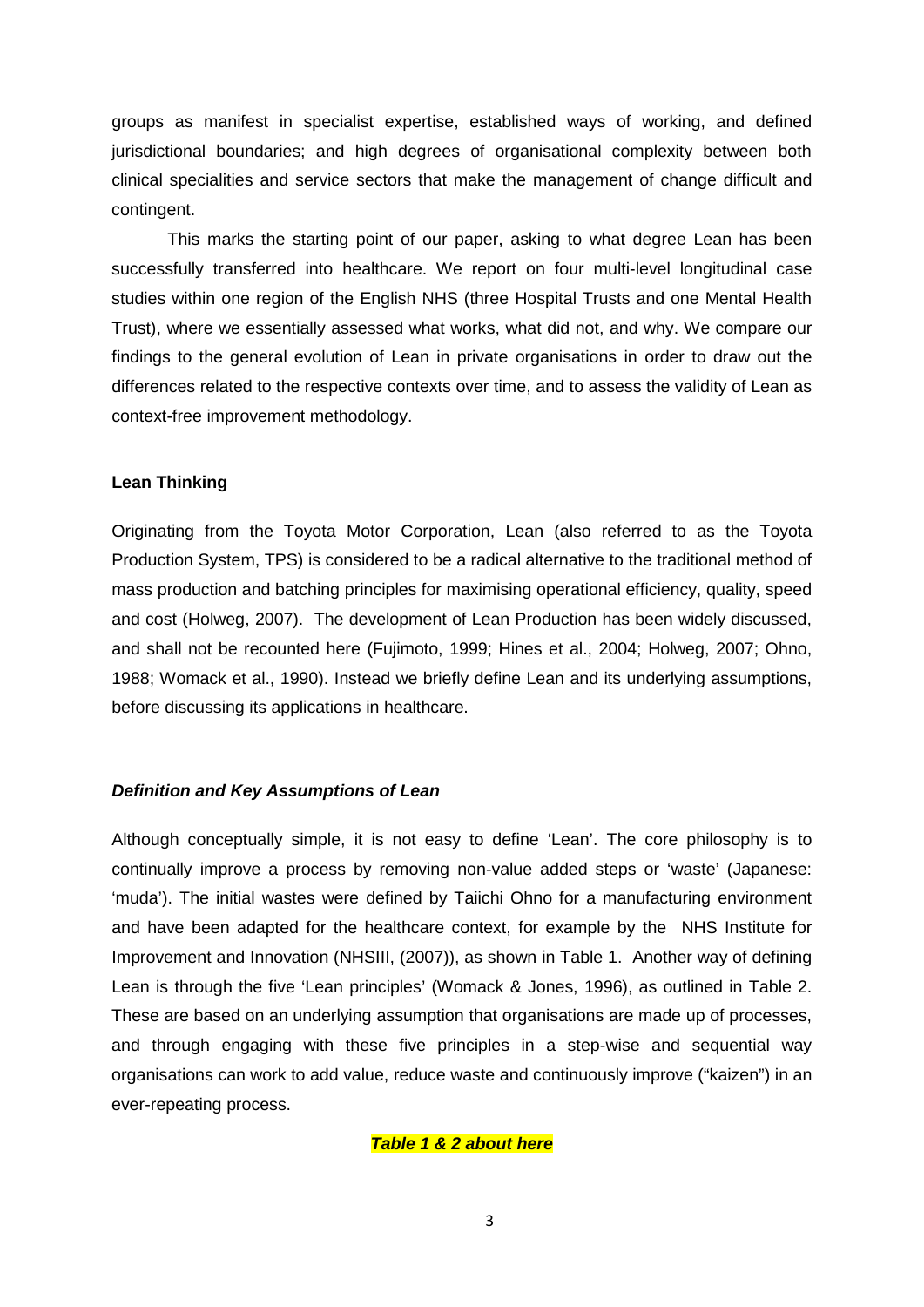The focus on waste alone restricts the scope of Lean given that 'muda' (waste) is only one of three interrelated concepts: 'mura' relates to 'unevenness', and argues for stable demand that results in less variation and more efficient and standardised processes; 'muri' relates to 'excessive strain', and argues for good working conditions that prevent injuries and strain on the worker which is a clear factor in reducing absenteeism. Thus, putting the elements together, we define:

*'Lean as a management practice based on the philosophy of continuously improving processes by either increasing customer value or reducing non-value adding activities (muda), process variation (mura), and poor work conditions (muri).'*

We distinguish three aspects of the Lean activities: assessment, improvement, and performance monitoring. Assessment activities which include reviewing the performance of existing organisational processes in terms of their waste, flow or capacity to add value, such as "waste walks" or more formal process/value stream mapping exercises. Improvement activities to support and improve processes, e.g. Rapid Improvement Events (RIEs, also referred to as "kaizen blitz" or "kaikaku" events) which are held over 3 to 5 days and involve staff evaluating, developing and redesigning processes through forms of problem solving or housekeeping tools, such as "5S" (which comprises of *Sorting*, *Setting in Order*, *Sweeping*, *Standardising* and *Sustaining*). Finally, monitoring to measure the processes and any improvements made, which include visual management tools that feature highly visible information on process flows, standard operating procedures (SOPs), and performance data.

In order to assess the overall impact of Lean, it is important to clarify its underlying assumptions:

- 1. It is possible to determine 'value' and 'waste' from a customer's point of view, so that wasteful activities in the process can be defined;
- 2. There is a defined and measurable benefit to the organisation in reducing nonvalue adding activities, such as a reduction in costs or an increased competiveness;
- 3. Freeing up resources helps the business grow.

We return to these in the course of our assessment of current Lean healthcare implementations; in the following will first review the existing cases of Lean implementations in healthcare.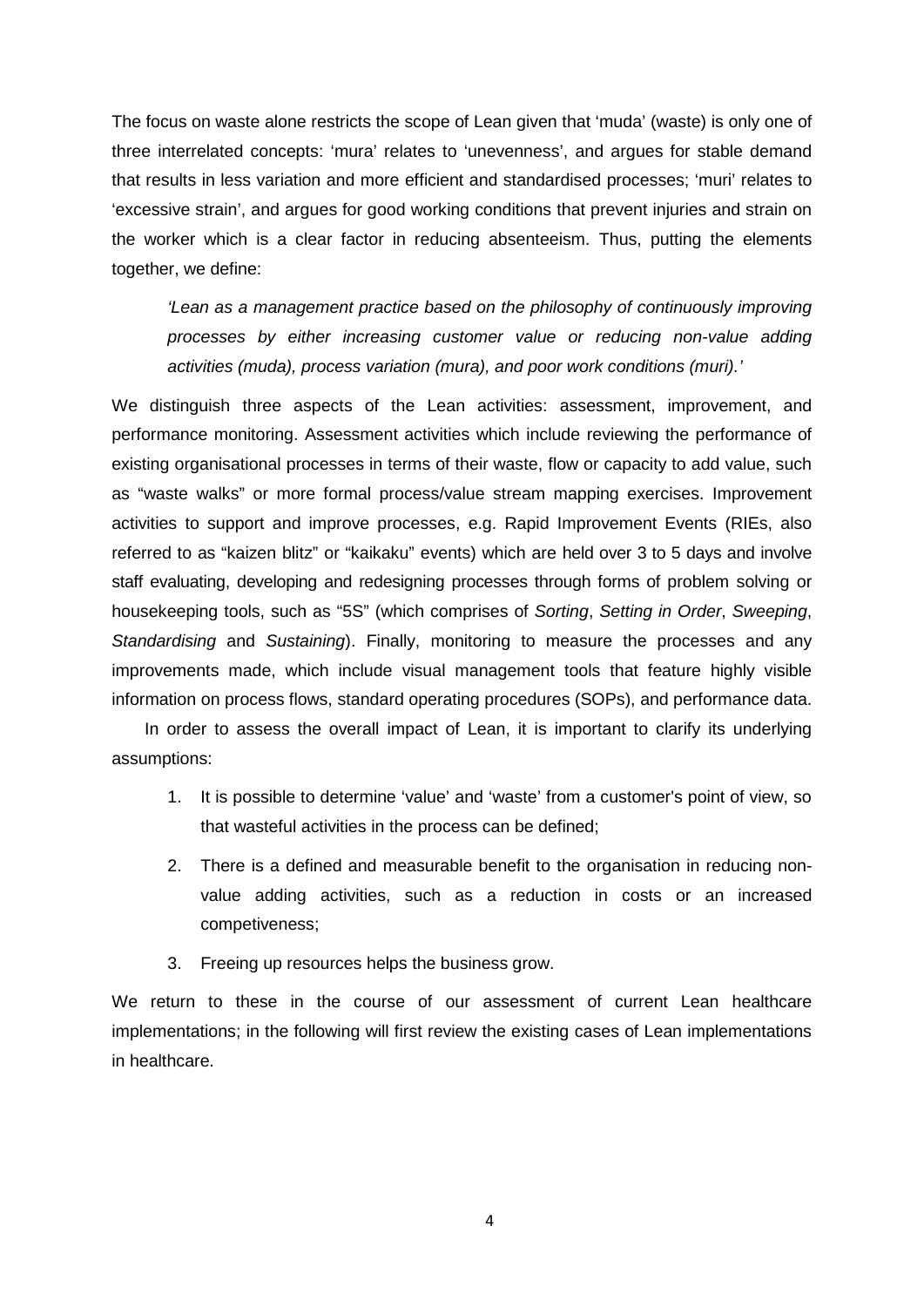#### *Lean in Healthcare*

Lean has been embraced across public services, including healthcare, central government and local government organisations (Radnor, 2010). The application of Lean principles in healthcare, particularly hospitals, should remove duplicate processes and unnecessary procedures such as: recording patient details in multiple places; excessive waiting for staff; and uncoordinated, variable discharge processes resulting in a longer length of stay (NHSIII, 2007).

From a historical perspective Lean first appeared in UK health service in 2001 and, in the USA in 2002. However, the literature suggests considerable variability in the implementation of Lean with differences in approach and scope. Specifically, the majority of healthcare providers tend towards small enclosed projects that create 'pockets of best practice' rather than adopting an organisation or system-wide approach (Brandao de Souza, 2009; Radnor, 2010). Royal Bolton NHS Foundation Trust is cited as the closest to a complete application of Lean in the UK (Radnor, 2010), although Spear (2005) asserts that *'[..] in healthcare, no organization has fully institutionalized to Toyota's level the ability to design work as experiments, improve work through experiments, share the resulting knowledge through collaborative experimentation and develop people as experimentalists' (pg 91).* 

The Institute for Innovation and Improvement's 'Productive Series' is the most prominent example of Lean within the NHS. This initiative presents a systematic way of making improvements in various hospital settings, including wards, theatres and community services, mainly through the application of the 5S approach. Table 3 illustrates some other examples of the implementation of Lean in health, indicating various approaches and tools that have been used. It also illustrates some typical tangible and intangible benefits of the Lean implementation.

#### *Table 3 about here*

Such variations call for more attention to the ways Lean is translated and implemented. Healthcare is a highly political and complex organisational setting characterised by powerful professional groups and regulatory systems; which complicate the transfer and application of management techniques developed and successfully employed in other industries (McNulty & Ferlie, 2002; Pettigrew et al., 1992). Weiner (2004) suggests that management techniques for audit and quality assurance are often poorly suited to healthcare and can have the effect of redirecting clinical practice away from patient care towards more administrative tasks. Currie et al (2008) highlight how deeply embedded cultural norms and organisational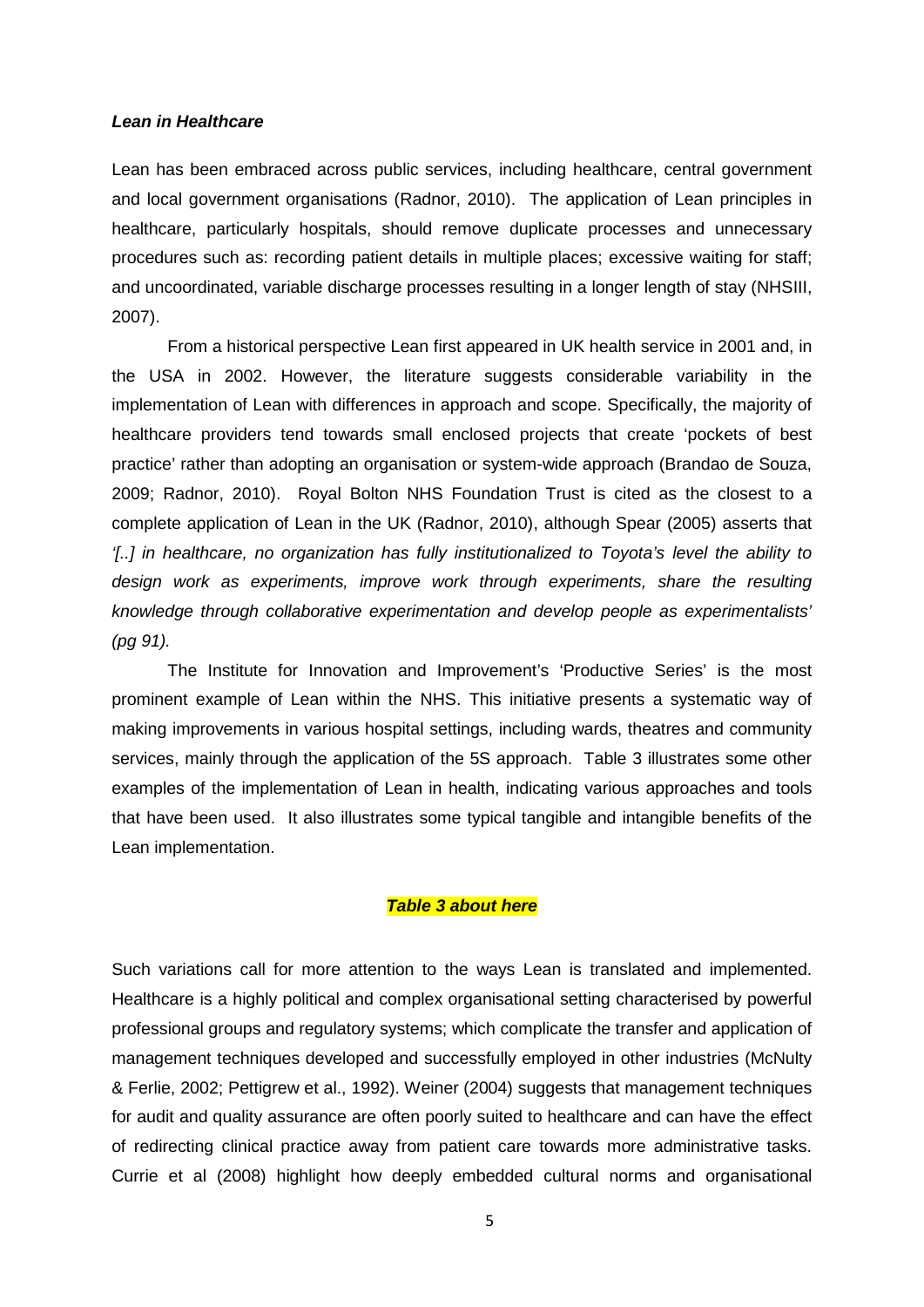customs stymie attempts to introduce knowledge management systems, despite their successful application in other sectors. More broadly, reforms to promote more evidencebased and standardised clinical practice are also show to be inconsistent with the variability and ambiguity of clinical practice (McDonald et al., 2006). With specific reference to the introduction of Lean it has been suggested that efforts to streamline and rationalise clinical practices can be characterised as a new, but contested 'frontier' in the management of professional work (Waring & Bishop, 2010). Such research exemplifies how deeply embedded or institutionalised ways of working might limit the translation and implementation of Lean in the healthcare sector. There is a need therefore to understand how this current management trend is being implemented and to explain this variability in use.

#### **Method**

Our exploratory study looked further into how Lean is applied in healthcare organisations, and to determine the contextual factors that modulate implementation. A case study approach was taken to assess simultaneously the organisational dynamics of Lean at multiple levels and in multiple settings. Four public healthcare organisations within one English NHS region were identified that each had embarked on a Lean implementation in one or several parts of their organisation – either as part of their drive for efficiency or to gain Foundation Trust status (meaning that the Trust acquired devolved decision-making from central government). Table 4 gives an overview of the four case studies undertaken between September 2007 and May 2009 after agreement with the each of the Trusts' Chief Executive and ethics board.

#### *Table 4 about here*

All interviews were transcribed and additional 'reflective notes' were developed during the case study. The transcribed interviews were rigorously coded and classified using the six step procedure (Radnor, 2002). Radnor's technique for analysing and interpreting data follows six key steps, (1) topic ordering, (2) constructing categories, (3) reading for content, (4) completing coded sheets, (5) generating coded transcripts, and (6) analysis to interpretation. Radnor's (2002) data analysis approach is designed for the researcher to code whilst allowing the qualitative data to be linked, shaped and searched. Through using this method of analysis a level of sensitivity to detail and context can be enabled, as well as accurate access to information. This method of interpretation permits rigorous searching for patterns, building of theories or explanations and grounding them in data. Allowing the key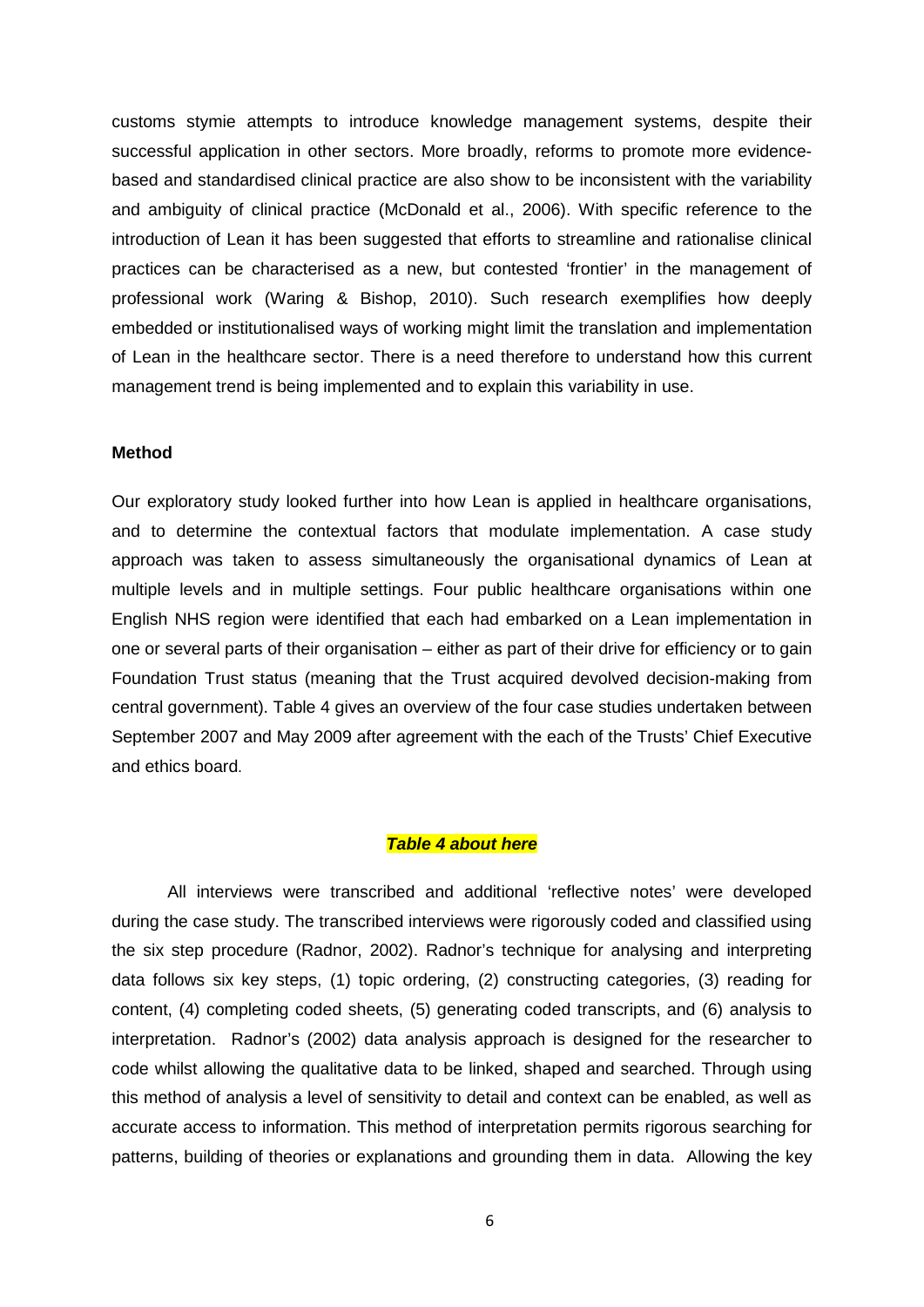themes from the research study to emerge from the data to build a coherent understanding of how Lean is being implemented in Healthcare.

The material was written up as individual case study reports for each organisation which were then validated by senior management in each organisation. Interview schedules based around common thematic guides were developed for 'level' of staff in the organisation, i.e. senior grades, middle management and front line staff. Normally interviews with senior and middle management occurred individually, whereas focus groups with the 'front line' staff could consist of up to eight members.

It has been argued that methodologically, the majority of studies about Lean in healthcare are not comparative or rigorous in comparison with other research on management interventions (Lilford et al., 2003); instead isolated case studies focused on the tools are commonly used to promote its benefits without a view of the context and factors that determine its successful implementation (Laursen et al., 2003). To address this shortcoming, we assessed the Lean implementations using a framework comprising of four dimensions: (1) the definition of Lean, (2) the activities undertaken, (3) the organisational readiness, and (4), the sustainability of process improvements.

The first investigated the definition of Lean used in the organisation in order to assess the level of understanding and approach to implementation. Secondly, we considered the activities undertaken in order to understand what had been done under the 'Lean banner'. Thirdly, the organisational readiness was assessed in order to see what had been done to facilitate the implementation of Lean, and change in general. And finally, the sustainability of Lean activities was assessed in terms of ongoing and future activities planned.

# **Findings**

We present our findings using both overall observations that span across the four cases, as well as representative quotes. Before considering these in detail it is worth giving an overview of the purported impact of the Lean activity for each of the Trusts. For *Pottery* the impact reported included reduced waiting times, improved services for the patient, clearer understanding of the care pathways, removal of duplicated processes, tidying up of areas through the use of tools like 5S's, enhanced staff motivation and better understanding of the roles and relationship with other departments. Clinical departments who had engaged with the RIE reported they had seen some benefits but were unsure if other departments appreciated this view. The impact of the service improvement in *Iron* included increased direct patient care time in the productive ward, reduced waiting lists, improved service for the patient, clearer understanding of care pathways, tidying up of areas and, reduction of stores area in Theatres (from 18 to about 2 or 3). Although staff were beginning to recognise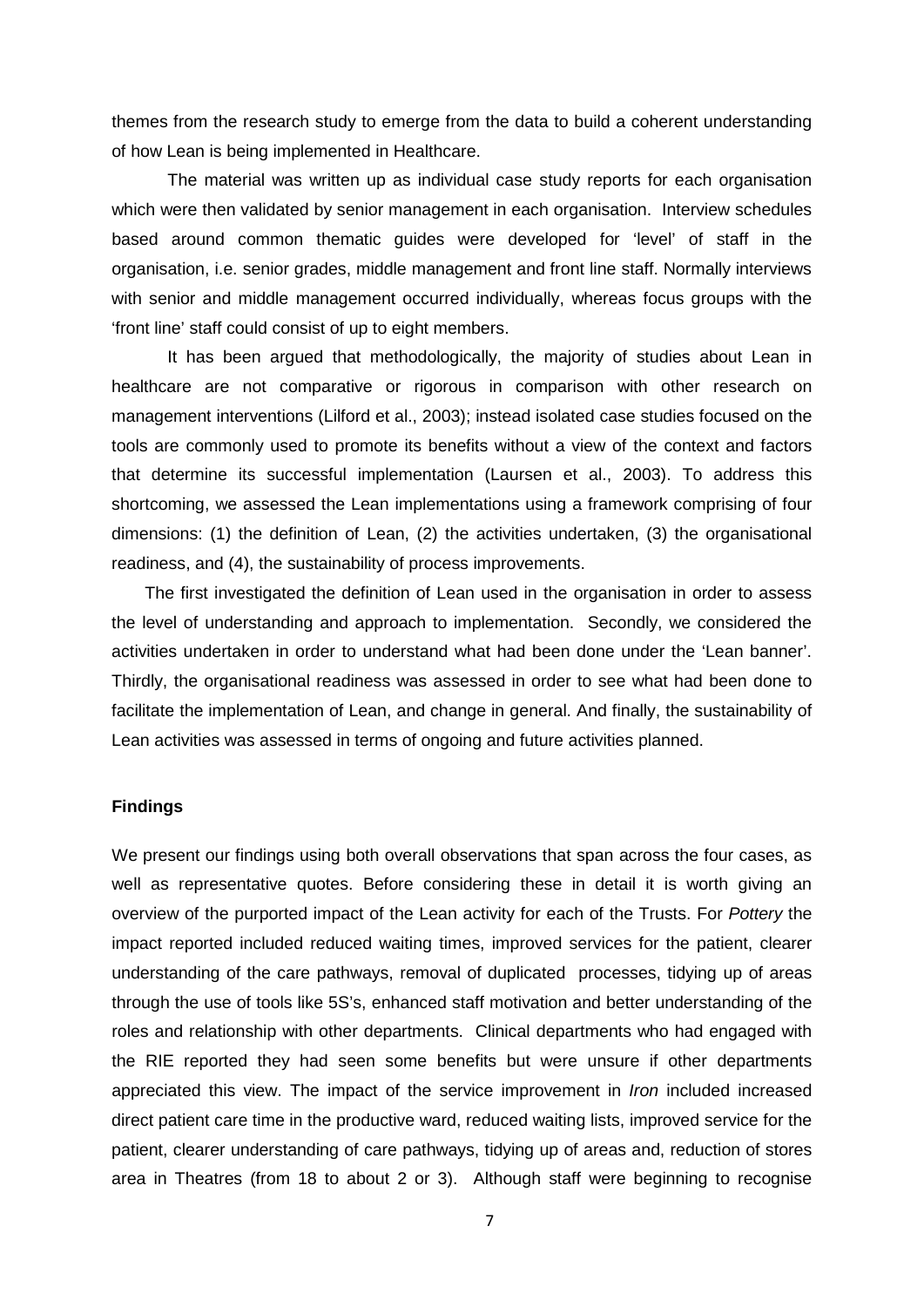where problems and issues were, and what changes were need, they were not always given the opportunity to implement change. *Ring* had identified a significant amount of duplication and waste which clinical directorates attempted to address through making processes more efficient. Restructured departments and teams were starting to work together better, but the wider impact of the improvement beyond these work areas was reported as negligible. Some simple changes reported in *Lady* included changing the signage, removing unnecessary data fields from multiple forms, adapting the terminology in clinician's letters to avoid patient confusion. Although, these changes were easy to implement and had resulted in enthusiasm and engagement amongst staff they had not necessarily delivered a smoother service to patients. Larger changes recalled had a sustained impact on patient flow, quality of service and quality of care. The radiology project had reduced waiting rooms from 3 to 1. The participants of this project described it as 'brilliant' as the outcome had given rise to benefits for patient flow, patient service quality, and staff morale.

# *Defining the customer*

An initial issue for all cases related to determining 'the customer', and in turn determining customer value. As outlined above, the essential first step in the implementation of Lean around which subsequent activities are oriented. When participants were asked who 'the customer' was a range of actors were identified. The most common, especially for clinical staff, was the patient as the immediate recipient of care but other groups included Primary Care Trusts (PCT) and practice-based commissioners as the purchasers of care; local and central political organisations as regulators; and other internal hospital departments.

*'Commissioners are the customers who we meet with on regular basis. The patient is the consumer.' (Clinical Manager, Ring)*

*"The customer should be the patient but it is not! 'If you've got money you are the customer' which ends up being the PCT, GP, commissioners" (Clinician, Pottery)*

Although the importance of public involvement was noted (Martin, 2008) and even implemented it did not necessarily lead to greater understanding of customer requirements and 'value'. In particular, there were few examples of hospitals working to understand or determine what the patient, as the customer, required, expected or desired in terms of value.

*'Customer representatives can be on patient groups but the general impression is that the customer requirement has not been fully defined. Therefore service improvements are being undertaken without actually knowing what the customer wants' (Manager, Iron)*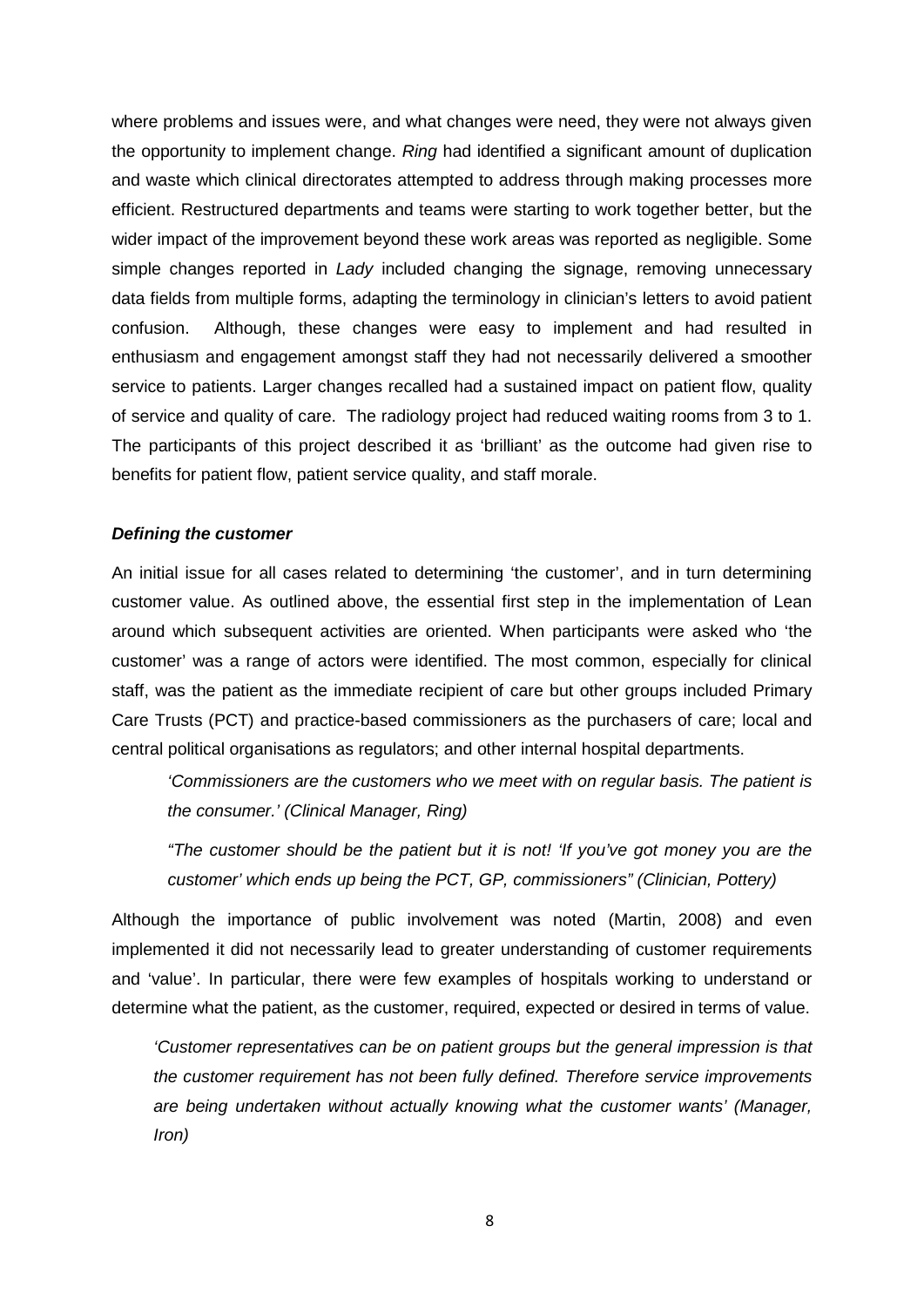Consistent with Young and McLean (2008) this highlights a degree of ambiguity and uncertainty in who Lean should be directed towards, and in turn as to how it should be implemented. Unlike the recommendations of these authors, however, the definition of the customer rarely took the view of a system-wide 'patient pathway' that ranged from entry into the hospital until discharge.

*"We don't necessarily view the patient any differently as a result of going through this process" (Manager, Ring)*

As such various and sometimes incompatible notions of the customer and customer value were evident across care pathways, meaning that activities undertaken in one department or stage of the care pathway were not necessarily aligned to those undertaken in others or the delivery of value at a broader system-wide level. As such, Lean appeared to mean different things to different groups within and across the case studies.

# *Disjointed application*

Given the variable and department-specific definition of the customer, it followed that in the majority of cases the implementation of Lean centred on narrow and often disjointed tasks at the department and ward level, with few examples of more service-wide activities (see also Brandao de Souza, 2009). Although there was some recognition of the importance of taking a systems view and engendering 'process thinking', it appeared that those on the ground had yet to fully recognise this view, focussing instead of more small-scale activities without attempting to bring these together into a more comprehensive programme of change.

*'The big picture is not looked at, [there is a] need to pull people out of the service, to communicate more in terms of the actions by the team members' (Senior Service Manager, Pottery)*

*'If Lean stayed as it is at the moment, then people like me would continue to use it, but other managers wouldn't and this would remove any possibility for cross directorate work and sharing of information' (Manager, Ring)*

Exploring this further, clinical leaders found it easier to motivate staff and introduce tools where there were defined areas for improvement that could be implemented independent of other departments or organisational units.

*'Process improvement is easier within departments than across departments. There is no formal process for improving processes between departments' (Staff across Iron)*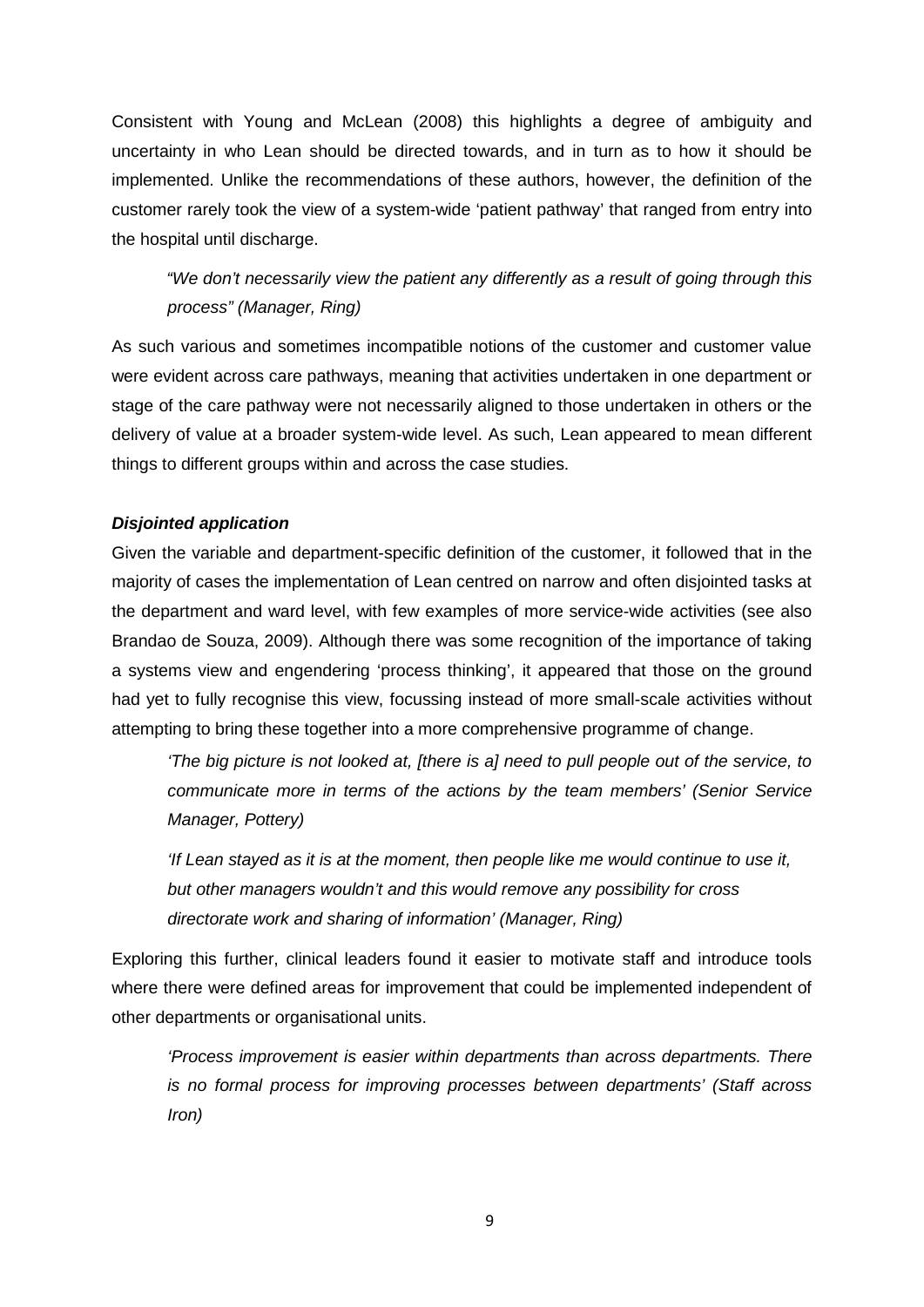Related to this was the recognition that although many Lean projects have made a stride, the impact as it stands was limited, and may even revert to the old state if there was not ongoing support and development of Lean:

*'The impact of the [out of hours] project has been fragmented. It has not really impacted as nothing has been finalised yet or implemented on as grand a scale as we originally thought' (Clinical Manager, Ring)*

A quote from a focus group in Iron succinctly summarises many of the very similar views we encountered in this respect:

*'What is needed is more significant delivery change and a step change in service improvement. This will be more sustained than one-off minor department improvements e.g. tidying of areas, undertaking 5S events. There is a real concern that these departments will drift back to where they were before' (Focus Group Member, Iron)*

The study found, therefore, that in practice Lean became a constellation of disjointed and poorly connected activities. In most cases these were related to pre-existing performance issues and demands within the given hospital departments. In this sense, Lean was not seen as an opportunity to reflect upon the expectations of customers and the related performance problems, but rather as a technical fix for tackling pre-existing problems or meeting the cyclical demands such as winter pressure and bed shortages.

# *A tool-based approach*

Given the above two themes, our study showed that, in general, the implementation of Lean tended to involve the application of a narrow range of specific tools or techniques. By this we mean that service leaders tended to understand Lean as a collection of stand alone, operational tools, rather than as a broader system-wide improvement philosophy. The most prominent method encountered were 'kaizen blitz' or 'rapid improvement events' (RIE). RIEs were cited as favourable as they provided a faster return for effort, were more visible and did not challenge existing management controls. It was also favoured by the staff as they felt engaged in an improvement process that quickly demonstrated potential results where they had some input.

*"For the RIE, people were initially cynical but became enthused. Issues were resolved. A whiteboard was set up with a plan of the beds and patients, notes were set up in a similar format and new chairs were provided in the waiting room." (Director, Pottery)*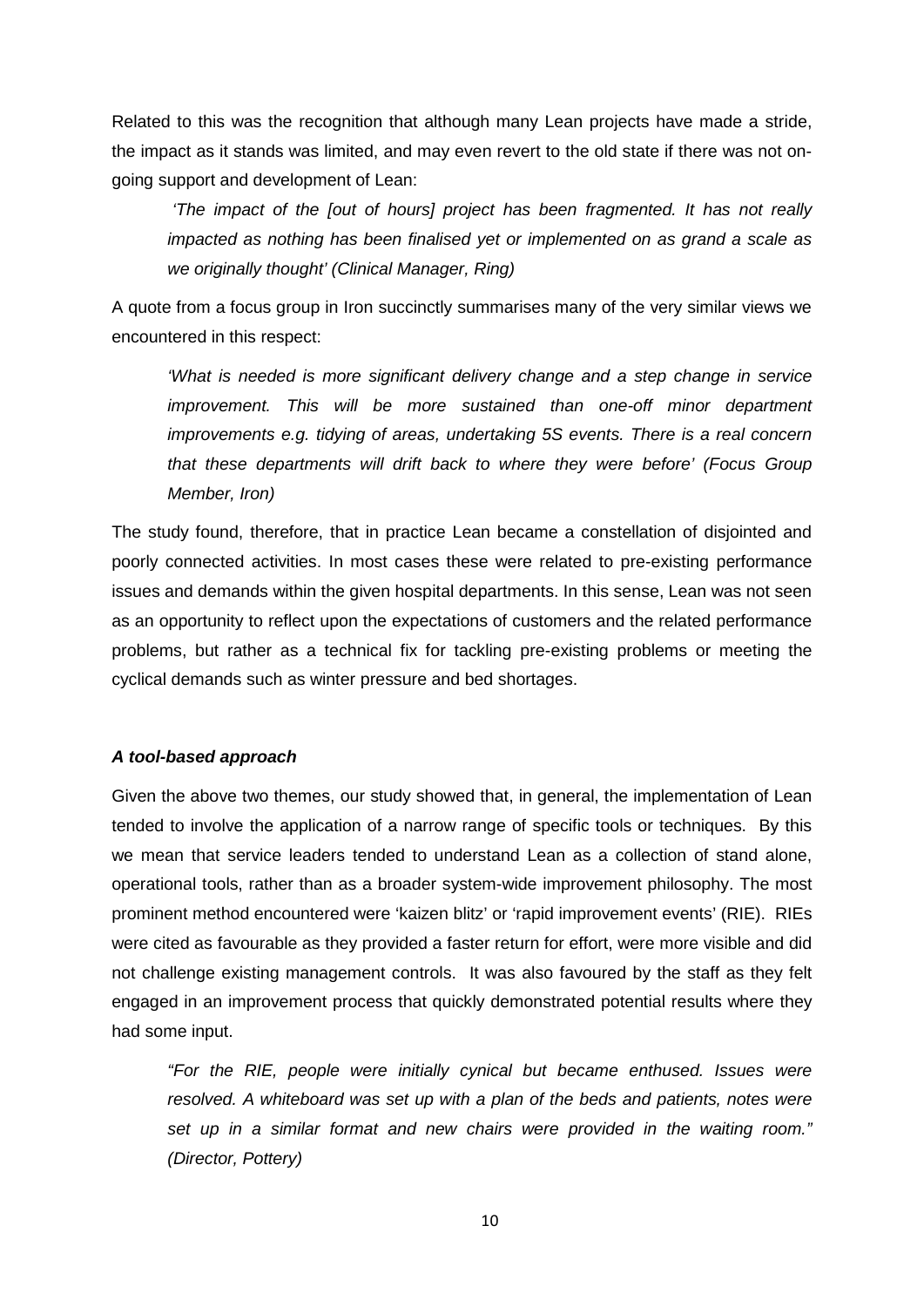Although staff participation in these RIEs was enjoyed, often considerably, as they allowed social networks of staff to develop and discuss ideas and innovations , they also appeared to hit rigidities and barriers, where Lean was perceived to 'not go further':

*'Events had a real application to day to day work of staff and inspired staff immediately after the events. However, they were not followed up on and, this motivation has since disappeared.'(Focus Group, Iron)*

*'Everyone claims to be doing Lean but they are really just doing a tidy up, playing around the edges. If we can build it into the daily work and culture, that's a big step forward' (Hospital Manager, Lady)*

By focussing on the use of these specific tools, service providers were therefore able to show 'quick wins', typically in the form of micro level service efficiencies, such as those highlighted above. However, this did not easily lead to radical and ongoing redesign of core processes or care pathways. Moreover, the application of these tools was often seen to be direct towards management concerns with operational costs and staffing numbers, rather than raising service quality and experience:

*'Lean is still fairly misperceived and lots of people still equate Lean with mean and the reduction of jobs and not with value added activity, creating capacity and reinvestment. This is quite frustrating' (Senior Manager, Ring)*

*'At the end of the day it's going to come back to money even though we shouldn't give this message out because we are not empowering people if we do' (Productivity Manager, Lady)*

Overall we see a range of reasons for this tool-based type of Lean understanding and implementation: first of all, the general lack of training means that Lean is not widely understood by all actors in the system, apart from the 'Lean champions' or 'change agents'. Secondly, there often is no formal incentive or mandate from the top of the organisation to conduct Lean in a structured way, as reflected in the following quote:

*'Executives would say that the organisation is doing Lean and Lean workshops have been undertaken, but we are not sure that they really understand it properly. Across the Trust, maybe 1% of people really know what Lean is' (Managers, Ring)*

# *The glass-ceiling of implementation*

The implementation of Lean was found to be on 'the fringes' of service transformation with results that led to impressive efficiency gains in the short term (e.g. reducing admissions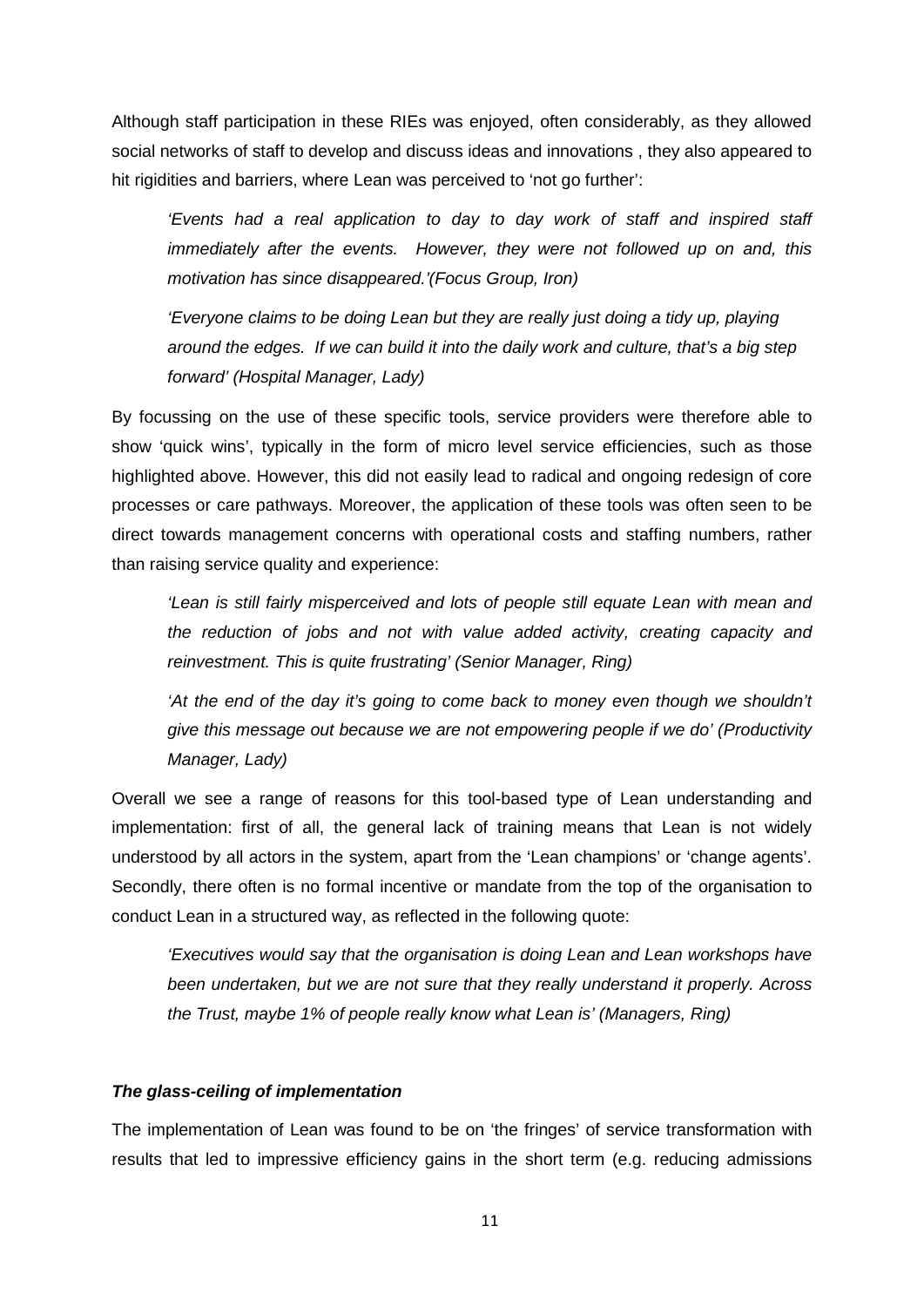forms) but that, in most cases, these stalled or failed to materialise into more widespread and sustained improvements. The core reason for this has already been observed in manufacturing where tool-based implementations yield some initial efficiency gains, yet do not develop the required flexibility into the system through engaging the staff to deal with variety in services, and variability in demand in the long term (Hines et al., 2004; Spear, 2005). Reinforcing this view, the 'kaizen' spirit of Lean, which aims to continuously improve and to change the culture to one which values a continuous drive towards improvement, was often recognised as being not clear when just focusing on the tools:

*'People haven't learnt that it is a continual process yet and not just a one-off. This will happen but time is needed for this to be realised. If they are given time and space to think about Lean from an objective point of view, then they will get energised' (Senior Manager, Ring)*

The study suggested therefore that, within these conditions, the implementation of Lean is likely to hit some low-lying glass ceiling, whereby small service improvements are made, and often remade, without the underlying lessons being learnt or more system-wider improvements evident. In this sense, those undertaking Lean tasks appear almost trapped in a continually repeating cycle of improvement, with work returning to the status quo in between.

# **Discussion**

Our findings highlight several important aspects of implementing Lean in healthcare. First, there are clear differences in how those implementing Lean define the customer and the subsequent creation of customer value; second there was a disjointed approach to implementing Lean across the organisation; third Lean was widely articulated as a toolbased approach; fourth, implementations projects tended to 'hit a glass ceiling'. These findings are also supported by the literature which shows that few Hospital Trusts follow an integrated and system-wide approach to service improvement (Brandao de Souza, 2009; Radnor, 2010; Spear, 2005; Young & McClean, 2008). Radnor and Boaden (2008) in their wider analysis of Lean within public services warn that a narrow focus on just tools and techniques, particularly RIEs, could fail to align improvements with wider strategy; with service providers getting caught up in short-term activities, rather than the long-term vision. As a result, sustainability activities such as developing a culture of on-going improvement and structured problem solving become neglected.

Reflecting upon these findings, it is interesting to consider the origins of Lean within automotive manufacturing. Although, it evolved over 30 years, starting with the seminal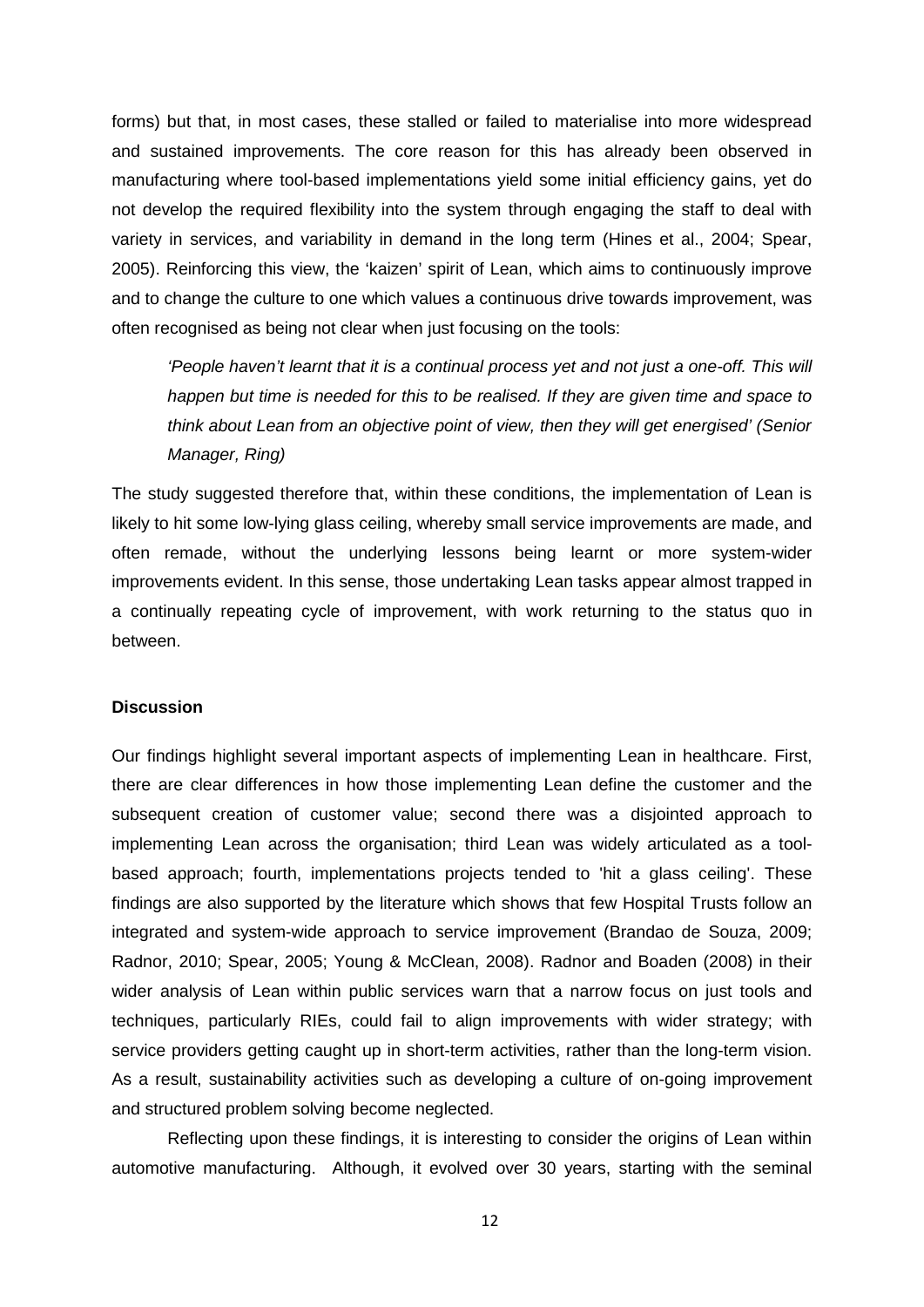work of Taiichi Ohno at Toyota, its spread to other manufacturers only occurred when the performance gap between Japan and US manufacturers threaten relative market position. Drawing on the book 'The Machine That Changed The World', where the term *Lean production* was coined (Womack et al., 1990) Western manufacturers soon emulated the shop-floor techniques of Lean, but often found it difficult to establish the equivalent organisational culture and mindset. Moreover, many early Lean efforts within manufacturing showed localised impact only, and fell short of their intended impact on the overall system's performance (Holweg & Pil, 2001). It was only later that other car producers adopted more fully the philosophy of Lean thinking by taking a more system-wider approach.

The findings presented in this paper suggest that healthcare organisations are at a stage equivalent to the late 1980s and early 1990s in automotive manufacturing and are yet to embrace Lean thinking more broadly across the wider healthcare system. Some NHS Trusts, e.g. Royal Hospital of Bolton, claim to be attempting to move their evolution through focusing on quality, cost and delivery across a whole patient pathways (Fillingham, 2008). Therefore, although NHS Leaders were encouraged to take a whole systems view (NHS Modernisation Agency, 2004) it appears no Trusts have managed to develop Lean across a value stream let alone beyond the boundaries of the organisation, for example by linking acute with community provision.

There are two reasons why a broader view may not have been taken in healthcare. Firstly, current structures related to funding, commissioning of services and the regulation of services (through government targets) mean that it is difficult to influence or control the delivery of services beyond the individual organisation. Secondly, as discussed in the case studies, staff members tend to view Lean as a set of 'managerial' tools focusing on 'muda', i.e. waste reduction only, and thus neglecting the wider aspects of 'mura' and 'muri', namely the management of demand and capacity, as well as the creation of an efficient and safe workplace. Until all these concepts are addressed, it is our view that Lean in healthcare will be of a limited impact and largely confined to the application of specific tools to local optimization, with little or no effect beyond these 'islands of excellence'. We argue, therefore, that – in the long term - Lean in healthcare will have to undergo a similar evolution to Lean in manufacturing: from shop-floor based tools, to a process view, and ultimately, to a holistic understanding of pathways across organisations if the benefits of Lean are to be fully realised (Hines et al., 2004).

The findings also indicate some key contextual differences between the public and private sector that result in two critical breaches of the assumptions behind Lean. Firstly, in the private sector the customer and commissioner are the same, which is critical in determining 'customer value'. As Womack and Jones (1996) state *'[..] failure to specify*  value correctly before applying Lean techniques can easily result in providing the wrong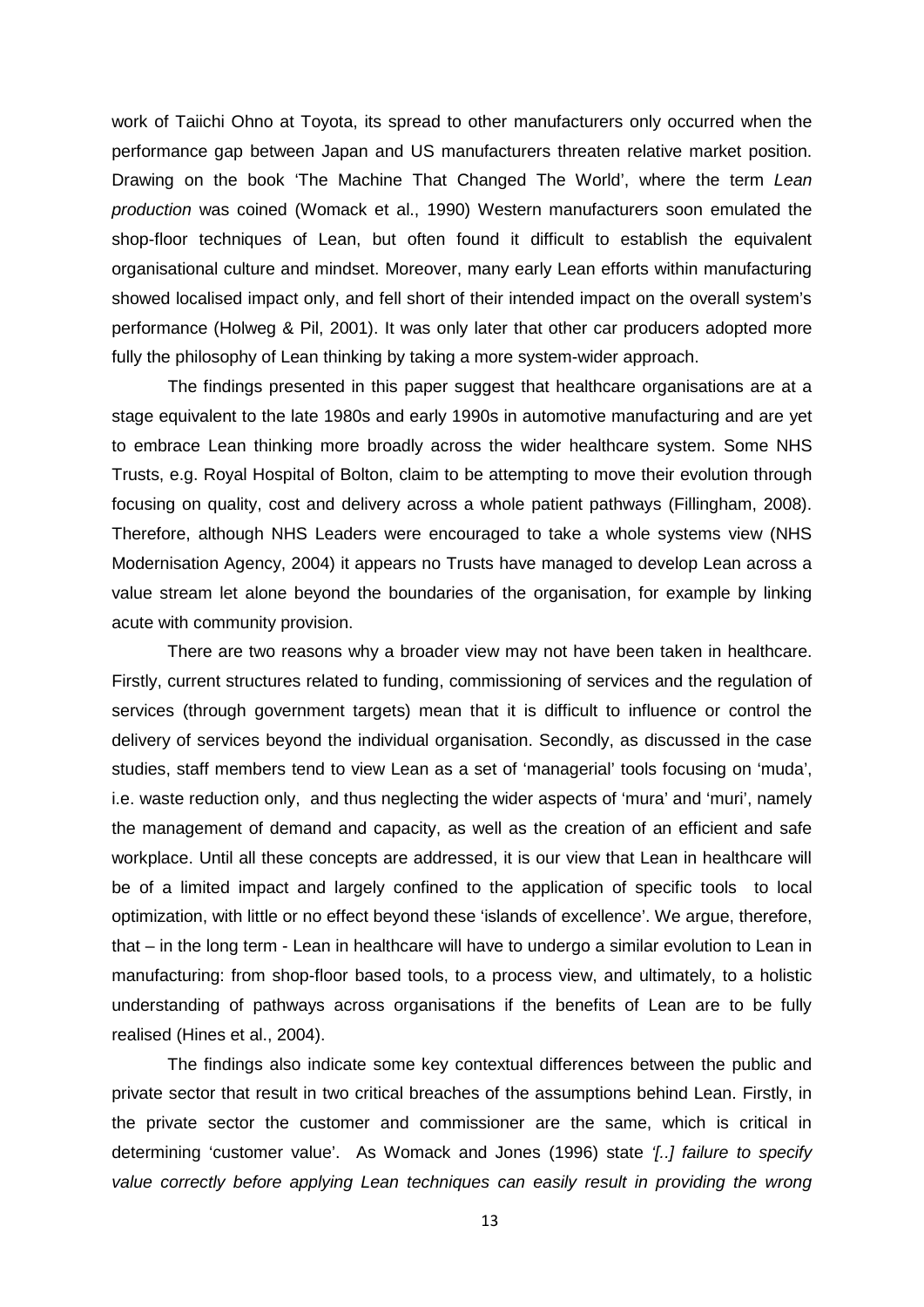*product or service in a highly efficient way – pure muda (pg141).'* In the context of the English NHS, however, there is a stark separation between those who pay for, albeit indirectly, purchase and receive care. Whilst care is predominantly funded by the public through general taxation, services are commissioned by Primary Care Trusts, and increasingly GPs (Department of Health, 2010) on behalf of their patients, whilst clinicians often refer to the needs of individual patients receiving care. This makes it difficult for service providers to determine what constitutes 'value' and whether they should work towards the value defined by individual patients passing through the service, those who commission services on behalf of their patients to ensure quality and appropriate service or indeed political representatives in government.

Despite changes in commissioning, especially the creation of managed markets to foster more competitive and customer driven services, healthcare systems often articulate poorly customer or rather patient demand, whether at individual or community levels. This, in part, reflects the economics and inherent asymmetries of knowledge typical to most healthcare services, where, as described by McGuire et al (1988) *"the derived demand for health care relies upon the decision-making capacity of the provider"* (p151). In other words as professional bodies or clinicians control both the diagnosis and treatment they can generate demand to ensure supply utilisation.

This ensuing customer-commissioner challenge in our view marks the core problem in taking Lean beyond the initial process-level improvement due to difficulty to distinguish *waste* and *value*. One might argue that any reduction in cost or lead-time was an 'improvement' of the process, however, unless driven by the value definition of the customer this simply does not make a 'leaner' process. Secondly, it appears that healthcare is largely capacity-led and budget-focused, and hence there is limited or constrained ability to influence demand, and or to re-use freed-up resources to grow the business. By understanding and managing demand and capacity, private enterprises are able to reallocate resources by growing the existing business, or by expanding into new sectors. Yet even if Foundation Trust status is achieved, which in theory gives freedom and flexibilities to manage and reinvest resources, there appears to be little evidence to suggest that NHS hospitals have controlled demand in this way. Conjointly, we argue, these two breaches potentially pose severe constraints of the impact that Lean in *public* healthcare operations. While we acknowledge the efficiency gains that Lean has produced in healthcare, we also question whether the - non adapted - transfer of Lean tools and techniques will continue to deliver further gains at the systems level.

More broadly, our findings highlight the difficulties of translating healthcare management philosophies and approaches developed and established in other industries. Although public and private service increasingly bear many similarities, and in some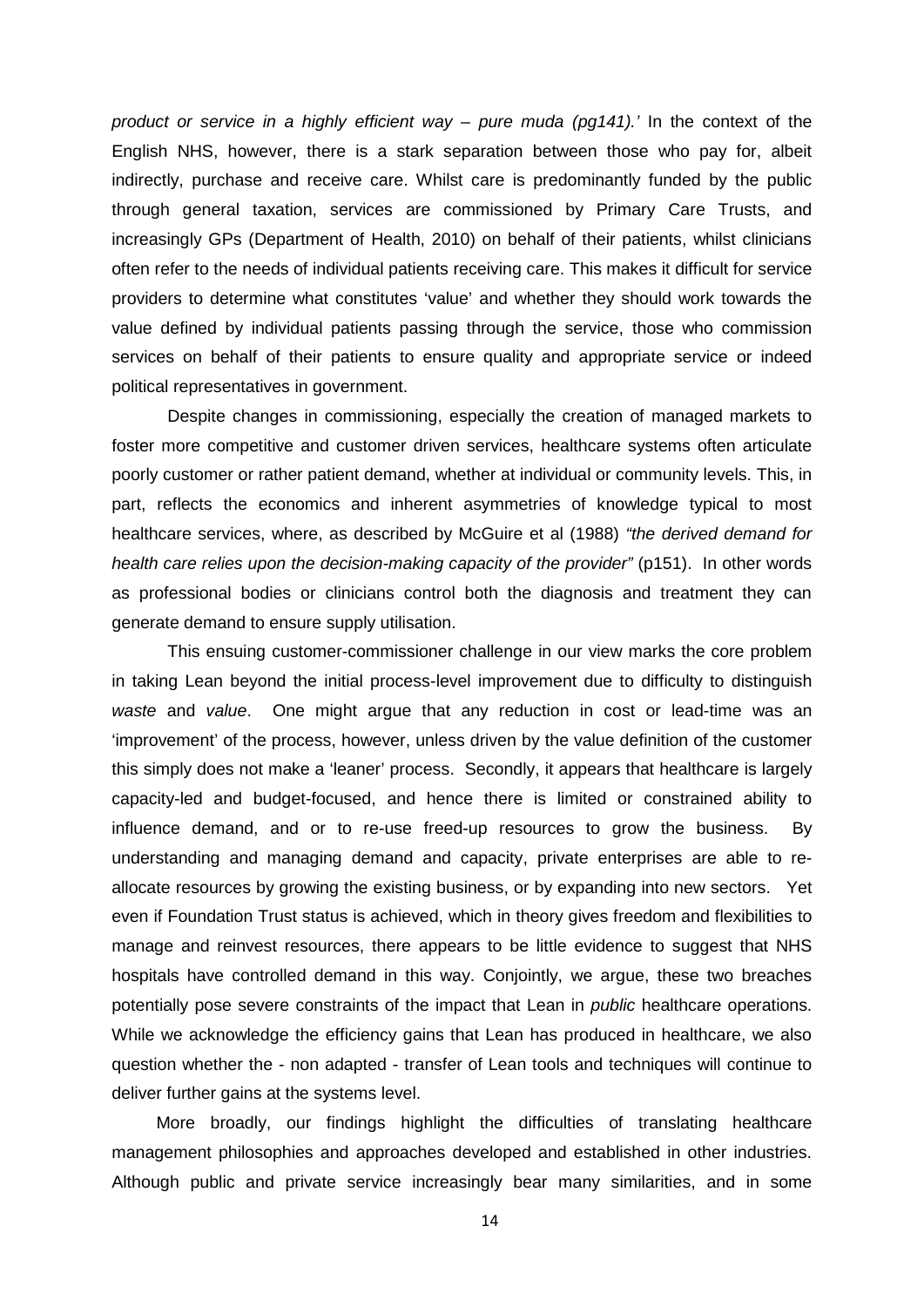countries the distinction is even difficult to make, there remain significant areas of difference (Boyne, 2002). This is particular evident in the UK NHS where services have, for over 60 years, operated within the public sector and been characterized by a high degree of political ideology, organizational complexity and the influence of powerful professional groups. Pettigrew et al (1992) state that *'[..]success in managing change (is)… highly contextually sensitive'* and that *''off the shelf' solutions may only have limited impact'* (pg 28). Similarly, Hunter (1996) highlights the inappropriateness of importing *"industrial concepts and models of management into a complex and professionally dominated service activity like health"* (pg 801). Research over the last twenty-five years highlights in particular the role of professional groups in resisting and weakening healthcare reform (Ackroyd, 1996; Harrison & Pollitt, 1995; Waring & Currie, 2009).

In the case of this study, however, the problems of translation appeared less focused on professional resistance to management change, but more on the ways in which service leaders have translated and redefined Lean to fit their particular work context. In particular, there remains confusion as to what, or who, should define customer 'value', especially in relation to tensions between commissioners and patients. Although professionals have often assumed this responsibility on the basis of treating patient needs, Lean requires a more explicit and standardized definition, which may in the healthcare context remain illusive and contested between a wider range of stakeholders. As such service leaders tend towards a narrow task- and tool-based approach to Lean that involves the application of specific techniques to address (often pre-existing) operational pressures at the departmental level. Moreover, these are often driven to the delivery of 'quick wins' rather than sustained service improvements. Whereas in the past management have struggled to deliver the change envisaged by policy-makers due to professional resistance, it is the incremental and evolutionary uptake of Lean across unprepared, in terms of broader understanding, staff groups that is likely to inhibit service transformation.

# **Outlook**

Reflecting upon the recent White Paper (Department of Health, 2010), it might be speculated that to some degree these two critical breaches might be resolved in the English NHS. The paper sets out a vision of a 'liberated NHS' that places patients in the 'driving seat' of care planning and delivery. On the one hand, it devolves commissioning responsibilities to consortia of GPs who, through engaging more fully with their patients, become the purchasers of care. Although this will not completely resolve the definition of value, it might lead to an 'aligned' or ideally 'shared' definition of value between purchaser and user of services. On the other hand, the provision of NHS care is likely to diversify through a mixed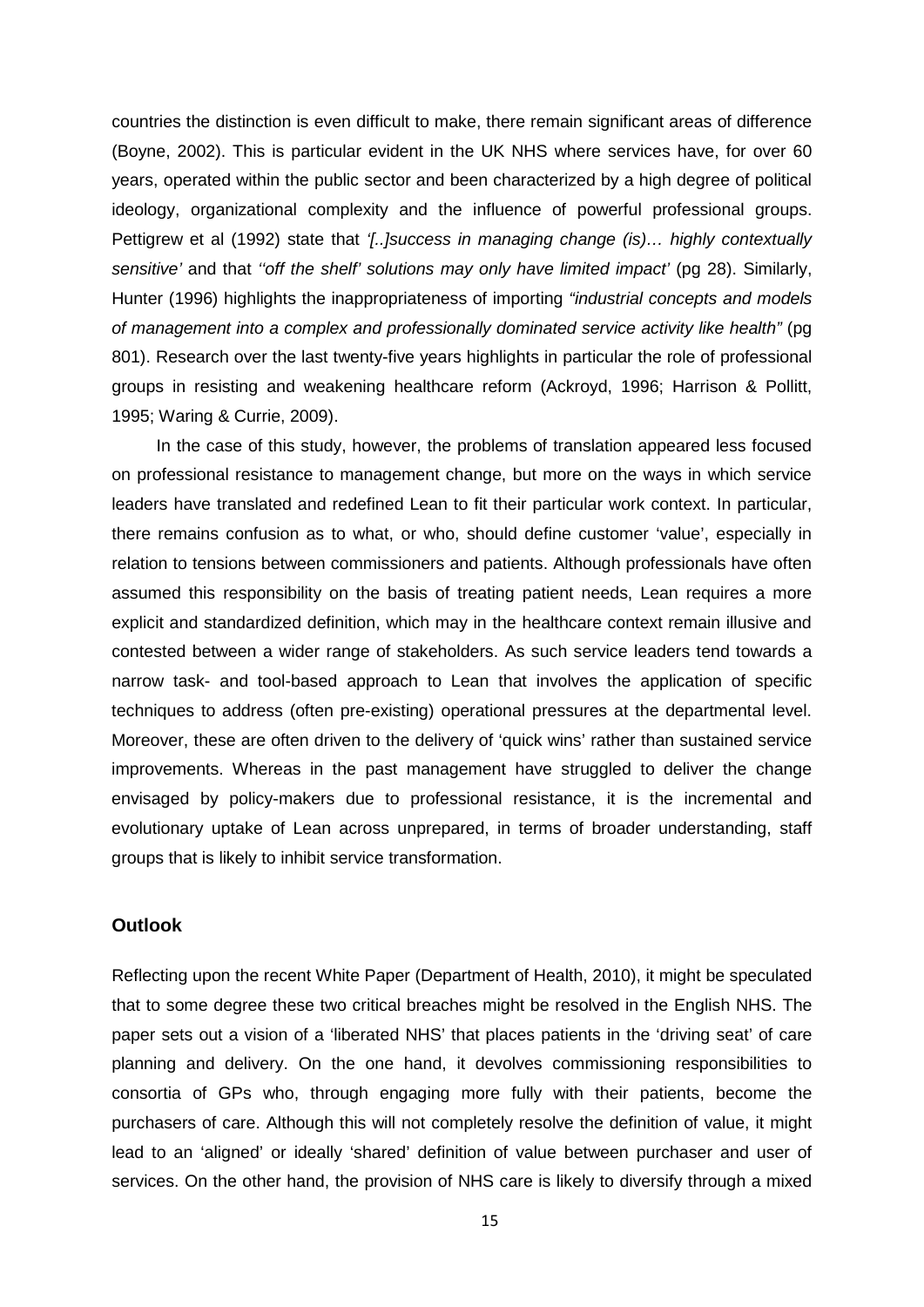economy that includes existing NHS hospital becoming, first, Foundation Trusts, and later social enterprises. Such changes might present opportunities for providers to better manage their demand and retain control of financial savings. It could however be equally argued that, as in the past, structural reforms are not necessarily the answer to transforming deep-seated cultures and practices found within the NHS (Pettigrew et al., 1992) and, as such, the evolution of Lean from a 'tool-based' to a 'systems' approach is far from certain.

Lean is a powerful concept for the improvement of processes, and it has undoubtedly a lot to offer to healthcare operations, and the public sector in general. However, as our findings show lean is indeed context-dependent, although not in the commonly assumed sense: the perception that Lean is a manufacturing concept that is hard to apply in a service context is clearly wrong. Instead it is the adaptation from a *private* to a *public* sector context that poses the greater challenge. The future of Lean in healthcare is to develop structures, mindsets and systems which ensure that the significant existing investment in Lean is sustained, while its underlying assumptions are recognised. In order to derive the full benefit of Lean, in any context, there simply is no shortcut to understanding its fundamental principles and underlying assumptions.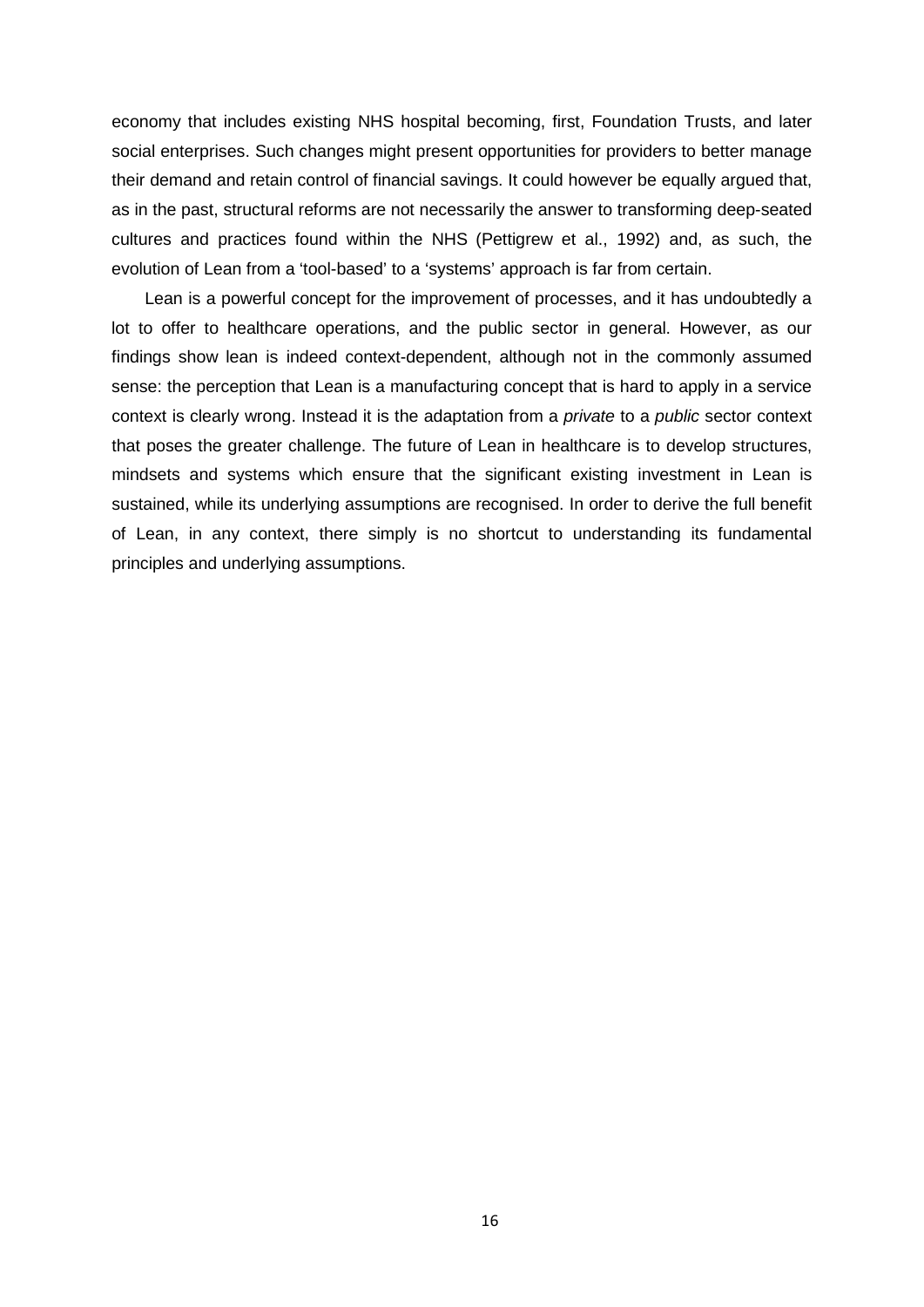# **References**

- Ackroyd, A. (1996). Organization contra organizations: Professions and organizational change in the United Kingdom. *Organization Studies,* 17(4), 599-621.
- Alford, R. (1975). Health care politics. Chicago: Chicago University Press.
- Boyne, G. (2002). Public and private management: what's the difference? *Journal of Management Studies,* 39, 97-122.
- Brandao de Souza, L. (2009). Trends and approaches in lean healthcare. *Leadership in Health Services,* 22(2), 121-139.
- Currie, G., & Suhomlinova, O. (2006). The impact of institutional forces upon knowledge sharing in the UK NHS: The triumph of professional power and the inconsistency of policy. *Public Administration,* 84(1), 643-663.
- Currie, G., Waring, J., & Finn, R. (2008). The limits of knowledge management for public sector modernisation: the case of patient safety and quality. *Public Administration,*  86(2), 363-385.
- Department of Health. (2010). Equity and Excellence: Liberating the NHS. London: The Stationary Office.
- Fillingham, D. (2008). Lean Healthcre: Improving the Patient's Experience. Chichester: Kingsham Press.
- Fujimoto, T. (1999). Organisational for Effective Product Development The Case of the Global Automobile Industry. Boston: Harvard University Graduate School of Business Administration.
- Guthrie, J. (2006). The Joys of a Health Service Driven by Toyota. Financial Times.
- Ham, C. (1997). Healthcare reform: learning from international experience. Buckingham: Open University Press.
- Harrison, S., & Pollitt, C. (1995). Controlling Health Professionals. Buckingham: Open University Press.
- Hines, P., Holweg, M., & Rich, N. (2004). "Learning to evolve. A review of contemporary lean thinking". *International Journal of Operations and Production Management,*  24(10), 994-1011.
- Holweg, M. (2007). The genealogy of lean production. *Journal of Operations Management,*  25, 420-437.
- Holweg, M., & Pil, F. (2001). Successful build-to-order strategies start with the customer. *Sloan Management Review,* 43(1), 74-83.
- Hood, C. (1991). A Public Management for all Seasons? *Public Administration,* 69, 3-19.
- Hunter, D. (1996). The Changing Roles of Health Care Personnel in Health and Health Care Management. *Social Science and Medicine,* 43(2), 799-808.
- Laursen, M. L., Gertsen, F., & Johansen, J. (2003). Applying Lean Thinking to Hospitals exploring implementation difficulties. pp. 1-15 ): Centre for Industrial Production.
- Lilford, R. J., Dobbie, F., Warren, R., Braunholtz, D., & Boaden, R. (2003). Top rate business research: Has the emperor got any clothes? *Health Services Management Research,* 16(3), 147-154.
- Martin, G. P. (2008). Representativeness, legitimacy and power in public involvement in health-service management. *Social Science and Medicine,* 67, 1757-1765.
- McDonald, R., Waring, J., & Harrison, J. (2006). Clinical guidelines, patient safety and the narrativisation of identity: an operating department case study'. *Sociology of Health and Illness,* 28(2), 178-202.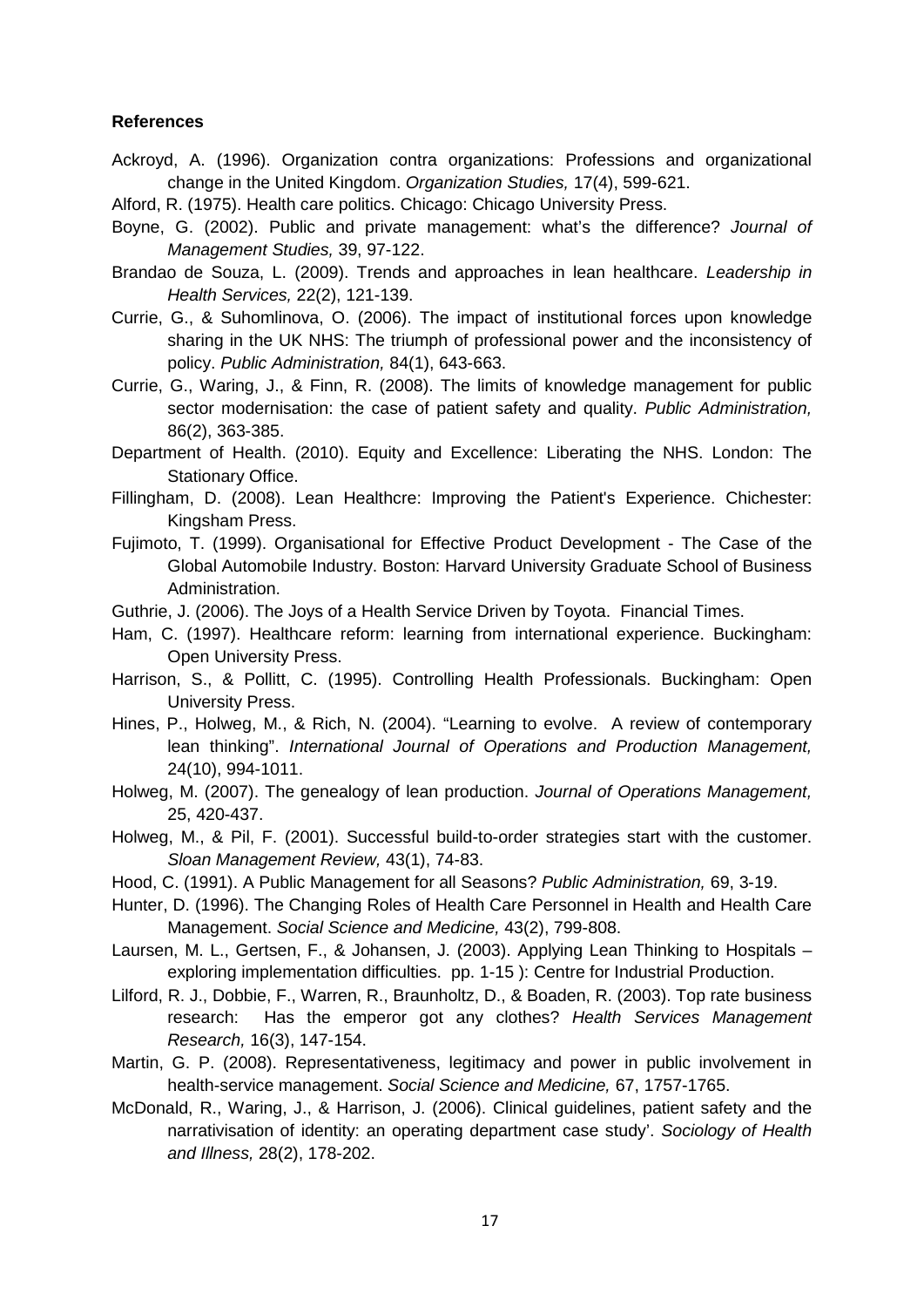- McGuire, A., Henderson, J., & Mooney, G. (1988). The economics of health care: An introductory text. New York: Routledge.
- McNulty, T., & Ferlie, E. (2002). Reengineering health care: the complexities of organisational transformation. Oxford: Oxford University Press.
- NHS Modernisation Agency. (2004). 10 High Impact Changes for service improvement and delivery: a guide for NHS leaders. London: Department of Health.
- NHSIII. (2007). Going Lean in the NHS. Warwick: NHS Instuitie for Innovation and Improvement.
- Ohno, T. (1988). The Toyota Production System: Beyond Large-Scale Production. Portland: Productivity Press.
- Pettigrew, A., Ferlie, E., & McKee, L. (1992). Shaping Strategic Change The Case of the NHS in the 1980s. *Public Money and Management*(July-September), 27-31.
- Pollitt, C. (1993). The struggle for quality: the case of the National Health Service. *Policy and Politics,* 21(3), 161-170.
- Radnor, H. (2002). Researching your own professional practice: Doing interpretive research. Buckingham: Oxford University Press.
- Radnor, Z. J. (2010). Review of Business Process Improvement Methodologies in Public Services. Advanced Instuite of Management.
- Radnor, Z. J., & Boaden, R. (2008). Lean in Public Services Panacea or Paradox? *Public Money and Management,* 28(1), 3-7.
- Radnor, Z. J., Walley, P., Stephens, A., & Bucci, G. (2006). Evaluation of the Lean Approach to Business Management and its use in the Public Sector. *Government Social Research*.
- Scrivens, E. (1988). The management of clinicians in the National Health Service. *Social Policy and Administration,* 22(1), 22-34.
- Spear, S. (2005). Fixing Health Care from the Inside. *Harvard Business Review,* 83(9 ), 78- 91.
- Waring, J. (2005). Patient safety: new directions in the management of healthcare quality. *Policy and Politics,* 33(4), 675-693.
- Waring, J., & Currie, G. (2009). Managing expert knowledge: organizational challenges and managerial futures for the UK medical profession. *Organization Studies,* 30(7), 755- 778.
- Waring, J., J.,, & Bishop, S. (2010). Lean healthcare: Rhetoric, ritual and resistance. *Social Science and Medicine,* 71, 1332 -1340.
- Womack, J. P., & Jones, D. T. (1996). Beyond Toyota: How to Root Out Waste and Pursue Perfection. *Harvard Business Review,* 74(5), 140-158.
- Womack, J. P., Jones, D. T., & Roos, D. (1990). The Machine That Changed the World. New York: Rawson Associates.
- Young, T. P., & McClean, S. I. (2008). A critical look at Lean Thinking in healthcare. *Quality & Safety in Health Care,* 17, 382-286.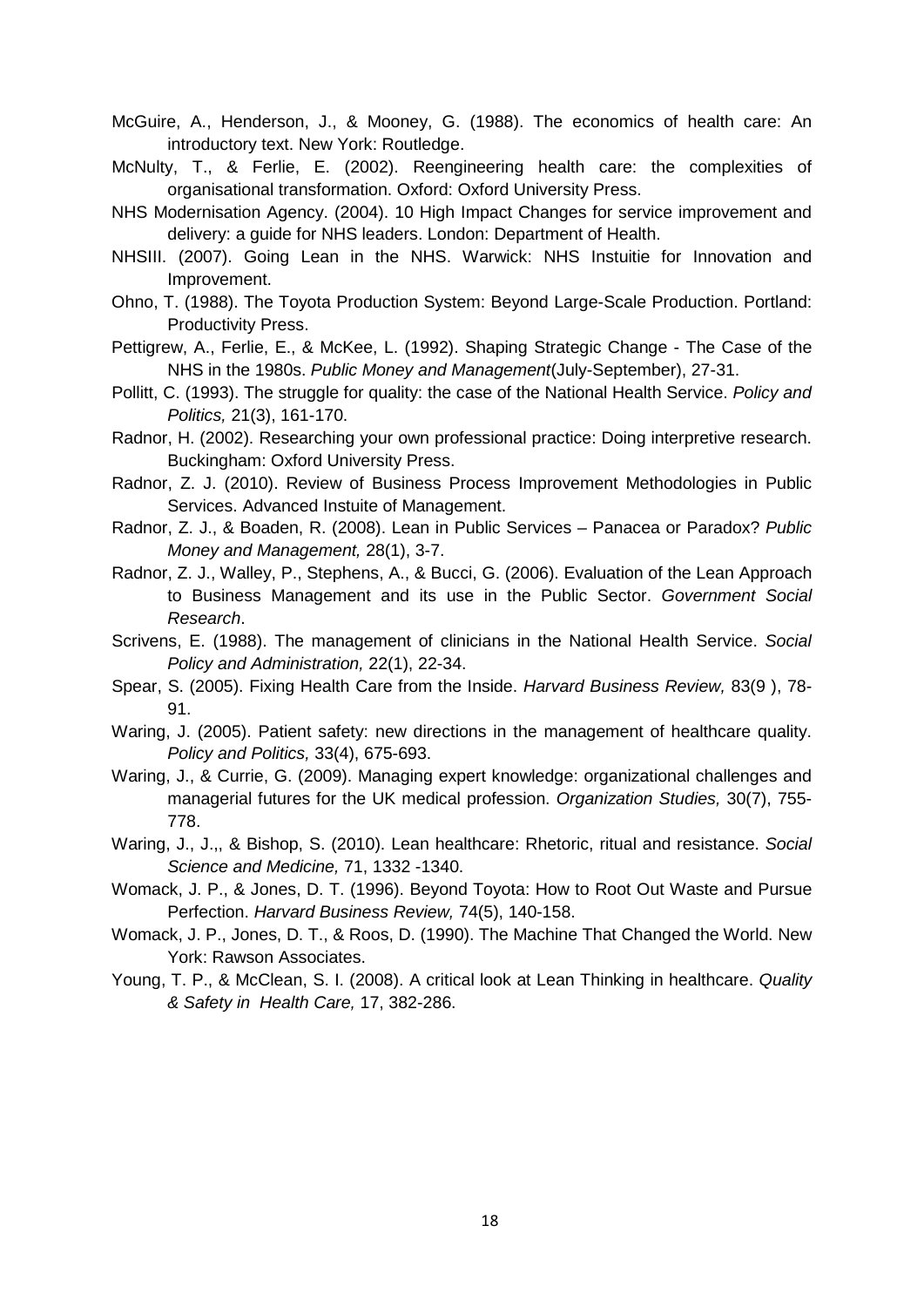| <b>Original Wastes</b> | Examples of Healthcare Wastes (NHSIII, 2007)                                                                    |  |  |  |
|------------------------|-----------------------------------------------------------------------------------------------------------------|--|--|--|
| 1. Transportation      | Transportation:                                                                                                 |  |  |  |
|                        | staff walking to the other end of a ward to pick up notes<br>$\bullet$                                          |  |  |  |
|                        | central equipment stores for commonly used items instead<br>$\bullet$<br>of locating items where they are used. |  |  |  |
| 2. Inventory           | <i>Inventory:</i>                                                                                               |  |  |  |
|                        | excess stock in storerooms that is not being used                                                               |  |  |  |
|                        | patients waiting to be discharged<br>$\bullet$                                                                  |  |  |  |
|                        | waiting lists<br>$\bullet$                                                                                      |  |  |  |
| 3. Motion              | Motion:                                                                                                         |  |  |  |
|                        | unnecessary staff movement looking for paperwork,                                                               |  |  |  |
|                        | not having basic equipment in every examination room                                                            |  |  |  |
| 4. Waiting (Delay)     | Waiting for:                                                                                                    |  |  |  |
|                        | Patients, theatre, staff results, prescriptions and medicines                                                   |  |  |  |
|                        | doctors to discharge patients                                                                                   |  |  |  |
| 5. Overproduction      | Overproduction:                                                                                                 |  |  |  |
|                        | requesting unnecessary tests from pathology                                                                     |  |  |  |
|                        | keeping investigation slots 'just in case'                                                                      |  |  |  |
| 6. Over- Processing    | Over processing:                                                                                                |  |  |  |
|                        | duplication of information                                                                                      |  |  |  |
|                        | asking for patients' details several times                                                                      |  |  |  |
| 7. Defects             | Correction:                                                                                                     |  |  |  |
|                        | readmission because of failed discharge                                                                         |  |  |  |
|                        | repeating tests because correct information was not provided                                                    |  |  |  |

**Table 1:** The original seven wastes and healthcare examples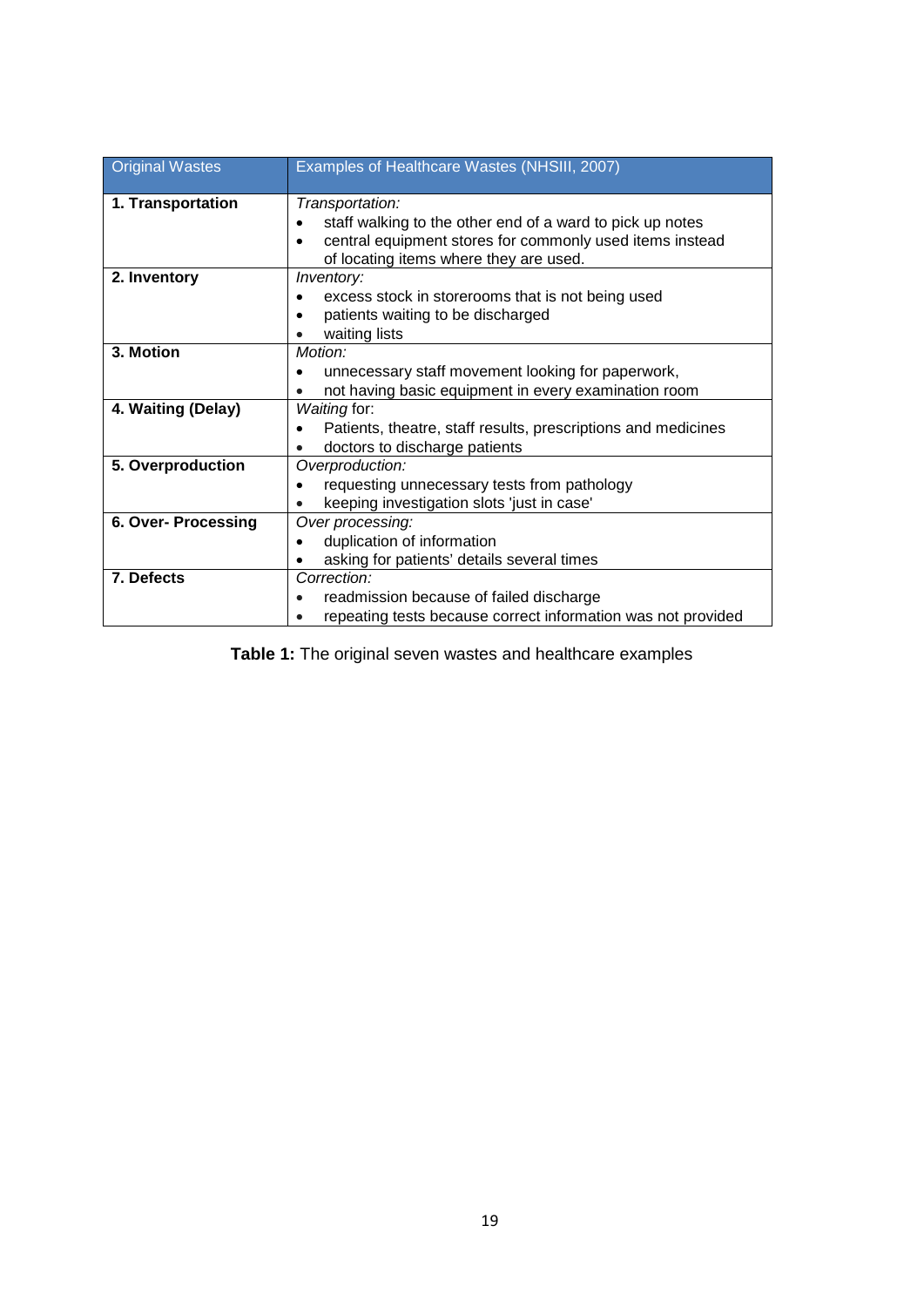- 1. Specify the value desired by the customer.
- 2. Identify the value stream for each product/ service providing that value and, challenge all of the wasted steps.
- 3. Make the product flow continuously. Standardise processes around best practice allowing them to run more smoothly, freeing up time for creativity and innovation.
- 4. Introduce 'pull' between all steps where continuous flow is impossible. Focus upon the demand from the customer and trigger events backwards through the value chain.
- 5. Manage towards perfection so that non-value adding activity will be removed from the value chain so that the number of steps, amount of time and information needed to serve the customer continually falls.

**Table 2:** The Five Lean principles (Womack and Jones, 1996)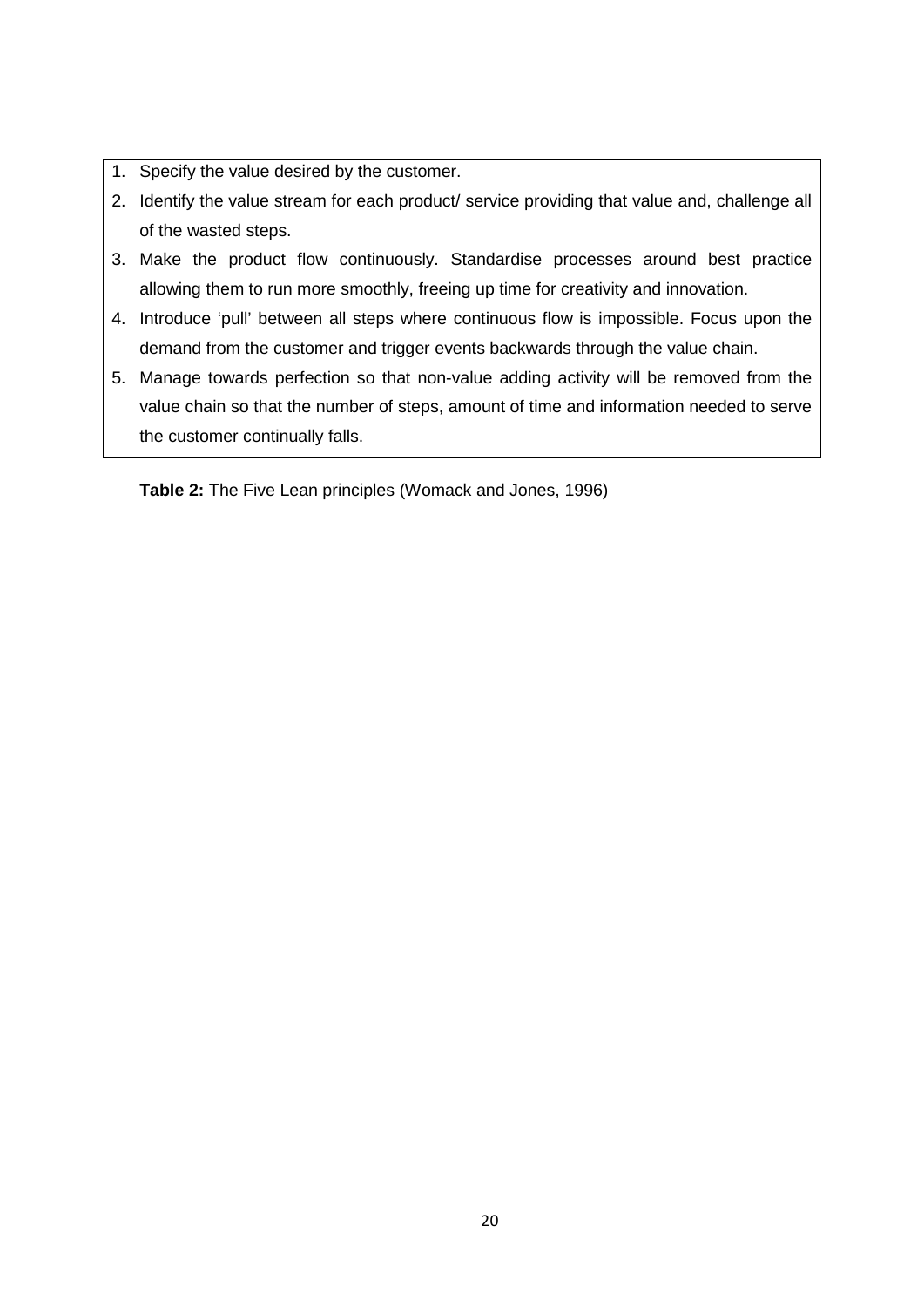| <b>Organisation</b>          | <b>Methodology</b>                                                                                   | <b>Impact</b>                                                                                                                              |
|------------------------------|------------------------------------------------------------------------------------------------------|--------------------------------------------------------------------------------------------------------------------------------------------|
| Scotland Cancer<br>Treatment | Lean                                                                                                 | Customer waiting times for first appointment from<br>an average 23 to 12 days and improvement of<br>customer flow time for patients of 48% |
| Royal Bolton Hospital        | <b>Bolton Improving Care</b><br>Systems (Lean)                                                       | Direct savings of £3.1m                                                                                                                    |
|                              |                                                                                                      | Death rate for patients fell by a third.                                                                                                   |
|                              |                                                                                                      | The time taken to process important categories of<br>blood fell from 2 day to 2 hours.                                                     |
|                              |                                                                                                      | Average turnaround time in pathology from over<br>24 hours to 2-3 hours                                                                    |
| Nebraska Medical             | Lean principles to                                                                                   | Reduced staff walking by 167 miles a year. Reduce                                                                                          |
| Centre                       | redesign the work area<br>in the sterile<br>processing centre and<br>in the clinical<br>laboratories | lab space by 825 sq ft and specimen processing<br>turn around time by 20%                                                                  |
|                              |                                                                                                      | Reduced manpower by 11 FTEs, who were<br>redirected to other critical work.                                                                |
|                              |                                                                                                      | Average length of stay decreased from 6.29 days to<br>5.72 days.                                                                           |
| The Pittsburgh               | Lean techniques                                                                                      | Change to the procedure for intravenous line                                                                                               |
| <b>General Hospital</b>      |                                                                                                      | insertion giving a 90% drop in the number of<br>infections after just 90 days. Saving almost                                               |
|                              |                                                                                                      | \$500,000 a year in intensive-care-unit costs.                                                                                             |
| <b>Flinders Medical</b>      | Lean Thinking                                                                                        | 20% more work, fewer safety incidents, same                                                                                                |
| Centre                       |                                                                                                      | budget, same infrastructure, staff, and technology.                                                                                        |

**Table 3:** Example of Lean Implementations in Healthcare (Guthrie, 2006; Radnor et al., 2006); (Fillingham, 2008; Young & McClean, 2008).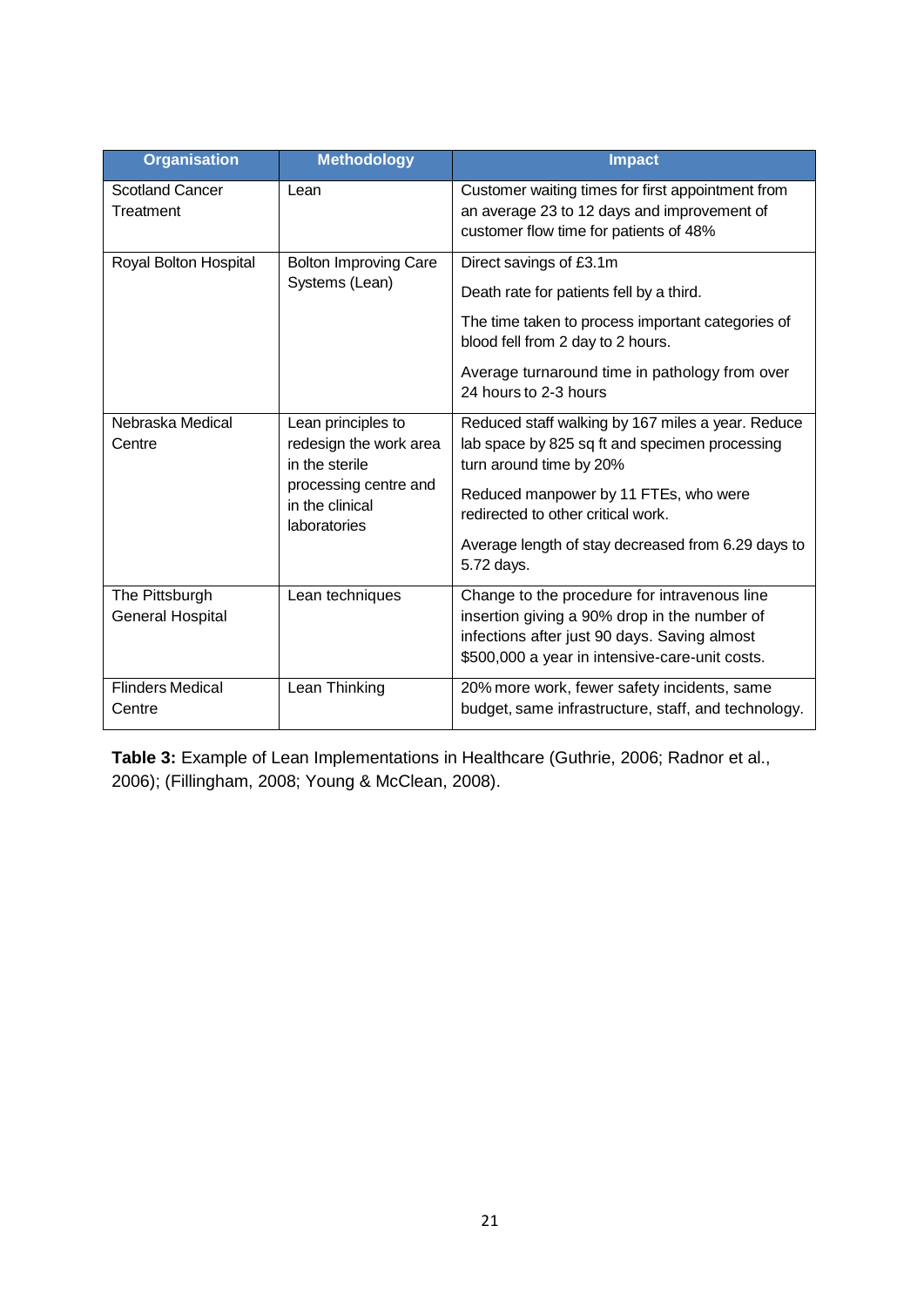| Name / type of<br>organisation                        | <b>Type of</b><br>organisation                                                                                                                                                         | <b>Number of interviews</b><br>/ focus groups<br>conducted                                                                                                                                                                                                                                                  | <b>Research</b><br>period     | 'Lean' Activity                                                                                                                                                                                                                                                                                                                                                                                                                                                                                                                                                                                                    |
|-------------------------------------------------------|----------------------------------------------------------------------------------------------------------------------------------------------------------------------------------------|-------------------------------------------------------------------------------------------------------------------------------------------------------------------------------------------------------------------------------------------------------------------------------------------------------------|-------------------------------|--------------------------------------------------------------------------------------------------------------------------------------------------------------------------------------------------------------------------------------------------------------------------------------------------------------------------------------------------------------------------------------------------------------------------------------------------------------------------------------------------------------------------------------------------------------------------------------------------------------------|
| 'Pottery'<br>General<br><b>Hospitals NHS</b><br>Trust | General<br>hospital, two<br>sites,<br>employing<br>3000 people,<br>serving over<br>300K people.                                                                                        | 15 staff interviewed<br>including three senior<br>executives, five senior<br>service managers and,<br>seven senior clinical<br>managers/clinicians.<br>3 focus groups held<br>with front line and<br>clinical staff.                                                                                        | August -<br>October<br>2007   | Four Rapid Improvement<br>Events (RIEs) in the Short<br>Stay Unit, Emergency<br>Assessment Unit/ Accident<br>and Emergency, Fracture<br>Clinic and Theatres.<br>Service improvement activity<br>in Diagnostics.                                                                                                                                                                                                                                                                                                                                                                                                    |
| 'Iron' Hospitals<br><b>NHS Trust</b>                  | General<br>Hospital<br>across 8 sites<br>(99% across<br>2 hospitals),<br>serving over<br>half a million<br>people,<br>employing<br>5000 people<br>(3800 FTE).                          | 18 staff interviewed<br>including senior<br>managers, clinicians,<br>nursing staff and<br>support staff.<br>8 focus groups held<br>with nursing staff and<br>clinicians.                                                                                                                                    | January -<br>February<br>2008 | RIEs taken place within<br>Accident and Emergency and<br>the Medical Assessment Unit.<br>Lean activity was taking<br>place across a number of<br>areas including theatres,<br>outpatient discharge<br>planning, medical job<br>planning tool, pre-op<br>assessment and, pathology.<br>Also some use of the<br><b>European Foundation Quality</b><br>Model (EFQM).<br>Productive Ward project.                                                                                                                                                                                                                      |
| 'Ring' Mental<br><b>Health Trust</b>                  | Mental<br><b>Health Trust</b><br>across 140<br>sites from<br>community<br>based teams<br>to wards and<br>day centres,<br>serving 1.2<br>million<br>people,<br>employing<br>4000 staff. | 25 interviewed<br>including three senior<br>executives, nine<br>service managers,<br>seven clinical<br>managers, three<br>clinicians and three<br>members of the unit<br>that facilitated the<br>improvement activities<br>at the Trust.<br>2 focus groups held<br>with nursing staff and<br>team managers. | May - July<br>2008            | A number of projects; access<br>to psychological therapy,<br>reduction of time from referral<br>to treatment in neuro-<br>psychiatry, out of hours care<br>looking at crisis resolution<br>and home treatment, the<br>merger of two pharmacy<br>teams and focusing on<br>patient transfer between<br>teams within the substance<br>misuse service (SMS).<br>An internal team set up to<br>support and facilitate the<br>Lean activity - Capability and<br>Capacity Unit (CCU)<br>responsible for organisational<br>training, coaching and<br>running Lean RIE workshops<br>supported by external<br>organisations. |